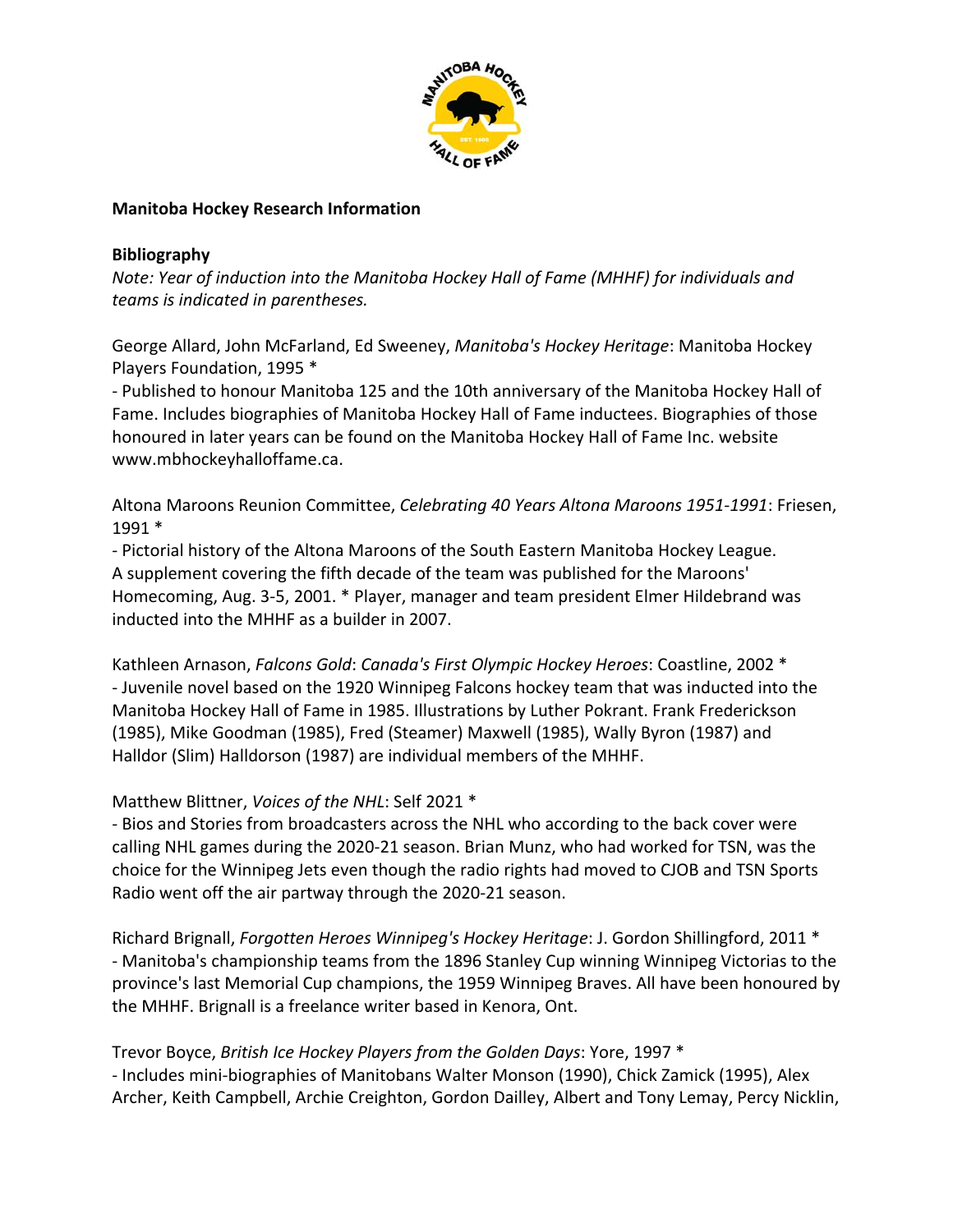

Paul Rheault, Walter Rost and Les Strongman. Commentary from Winnipeg's Sonny Rost, who starting in 1934 played, coached and managed in British hockey for 25 years.

Bill Boyd, *Hockey Towns*: Doubleday Canada, 1998 \*

‐ In his tour across Canada in search of stories about small town hockey, the author visited Stonewall, Carman and Brandon. MHHF members Chuck Lefley (1986) Jimmy McFadden (1985), Bob Cornell (2011), Bill Fairbairn (1986), Andy Gurba (1992) and Morris Mott (2007) were interviewed.

Bill Boyd, *All Roads Lead to Hockey*: Key Porter, 2004 \*

‐ In his second book the author reported from northern Canada to the Mexican border. Chapters are devoted to the OCN Blizzard junior team in The Pas and Hockeytown USA Warroad, Minn.

Michael Buma, *Refereeing Identity*: McGill‐Queen's University Press, 2012 \*\*\* ‐ A cultural work on Canadian hockey fiction. Works by the following writers connected Manitoba: Ralph Connor, Bill Gaston, Cara Hedley, Tomson Highway, Steve Lundin, Randall Maggs, Robert Sedlack, Carol Shields, and Scott Young are mentioned.

Tom Caraccioli and Jerry Caraccioli, *Striking Silver*: Sports Publishing, 2006 \* ‐ The "untold" story of the United States hockey team coached by former Winnipegger Murray Williamson that won the silver medal at the 1972 Winter Olympics. Williamson, who played junior hockey in Winnipeg, was inducted into the MHHF as a builder in 2009. Former Winnipeg junior Jet Henry Boucha was a member of the team.

Antonia Chambers, *Before the Echoes Fade*: *the Story of Charlie Gardiner*: Lanark, 2005 \* ‐ Biography of the MMHF goalie (1985) from Winnipeg who died in the summer of 1934 after helping the Chicago Black Hawks win the Stanley Cup that spring. Gardiner was selected as the second‐team all‐star goalie when a Century of Manitoba Hockey Excellence was celebrated in 2000. In 2018, a city‐operated rink in Winnipeg's North End was renamed the Charlie Gardiner Arena.

Bob Chrystal and Ty Di Lello, *Block That Shot: the Bob Chrystal Story*: amazon.ca, 2018 \* ‐Chrystal, the MMHF (1995) inducted member and former director, remembers his childhood in Winnipeg, playing in the 1949 Memorial Cup final that went eight games, and then his long pro career. Family scrapbooks provide an additional look at the player.

Stephen Cole, *The Canadian Hockey Atlas*: Doubleday Canada, 2006 \*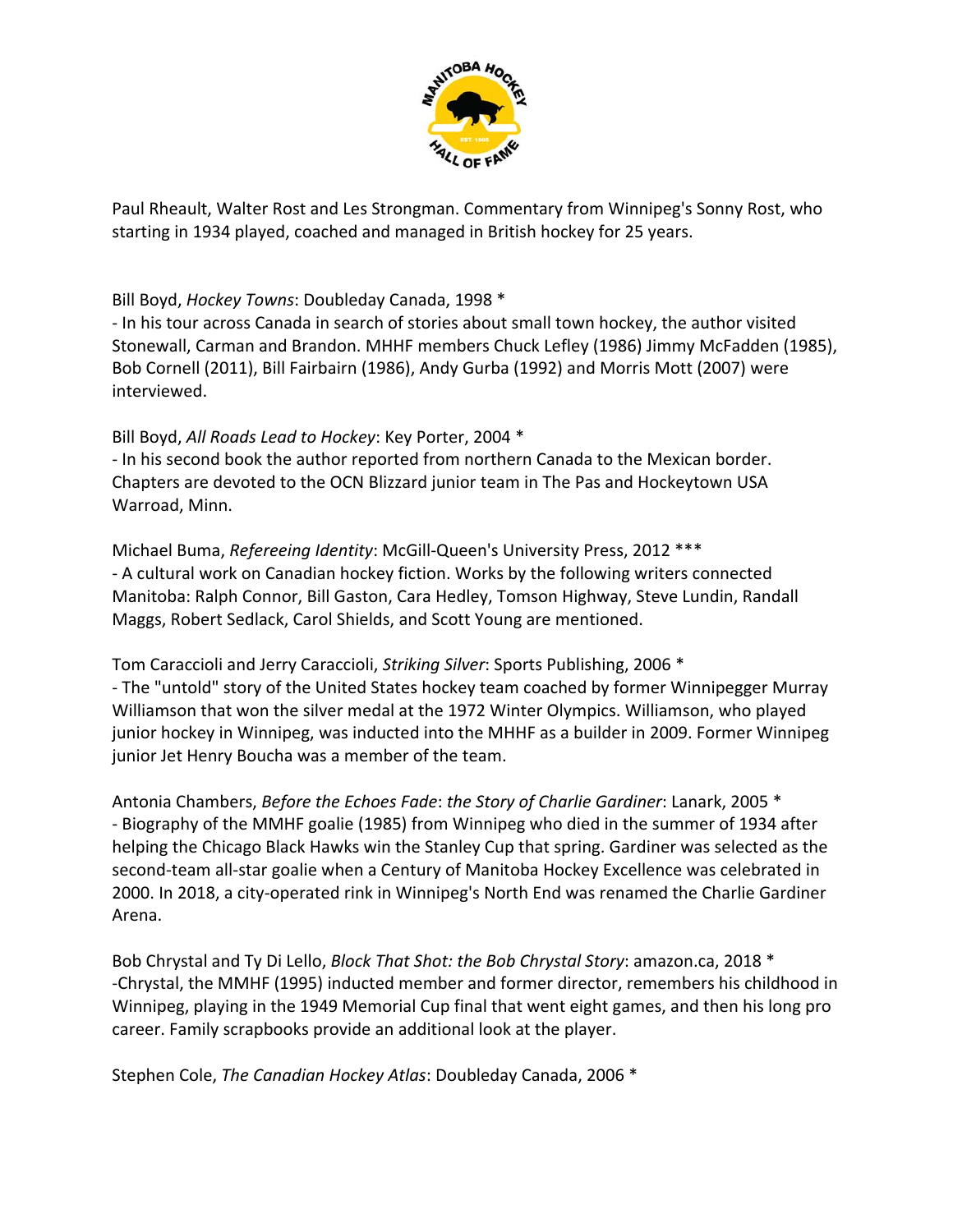

‐ Chapters devoted to each province plus one for the Territories. The Manitoba chapter has sections about Brandon, Flin Flon, Selkirk, St. Boniface and Winnipeg. Author provides a page of sources he found particularly useful, but some Manitoba‐related information is not accurate.

### Ken Coleman, *Playing the* Game: Self‐published 2004 \*\*

‐ A historical look through team photos and statistics at the Brandon Wheat Kings, members of the Manitoba AAA Midget Hockey League 1985/1986 ‐ 2003/2004. Team won the national midget championship in the 2003/04 season.

#### Brian Conacher, *Hockey in Canada The Way It Is?*: Gateway, 1970 \*

‐ His memories of his hockey career including time with Canada's National Team at the 1964 Winter Olympics and with the combined Nats/Winnipeg Maroons senior team at the 1965 World Championship.

#### Jack Countryman, *Gerry*: 25th Century, 2011 \*

‐ A dialogue between Countryman, a Winnipeg writer, and Dr. Gerry Wilson, who was a minor hockey star in Winnipeg and was involved with bringing Swedish players to the Winnipeg Jets of the WHA. Injuries ended Wilson's brief pro career with the Montreal Canadiens. He died in 2012. Wilson's son Carey is a MHHF (1999) member.

### Wilfred Lloyd Allan Cude, *Dear Red Light*: Self 2021 \*

= Biography of goaltender Wilf Cude from Winnipeg who played in the NHL between 1930‐31 and 1940‐41 and later coached and scouted in Eastern Canada. Author is his son.

### Marisa Curatolo, *Our Jets at Home*: Friesens, 2014 \*

‐ A behind‐the‐scenes glimpse into the kitchens, homes, and cooking rituals of Winnipeg Jets players and their families. Includes more than 50 recipes.

Chris Cuthbert and Scott Russell, *The Rink: Stories From Hockey's Home Towns*: Penguin, 1997 \* ‐ The Hockey Night in Canada broadcasters travelled across Canada to chronicle the significance of the rink to 10 communities. In Manitoba the community Cuthbert visited was Flin Flon and the rink the Whitney Forum. In 1960 the rink built in 1935 and known as the Main Arena was refurbished and renamed the Whitney Forum. More than 20 honoured members of the MHHF either were born and/or learned to play hockey in the community or whose time spent there as a player, coach or administrator had an impact on their future induction. In total, more than 80 players who played for Flin Flon minor, junior or senior teams reached the NHL or WHA. The 1957 Canadian junior champion Bombers were inducted into the MHHF in the team category.

Michael Czuboka, *Ukrainian Canadian, Eh?*: Communigraphics, 1983 \*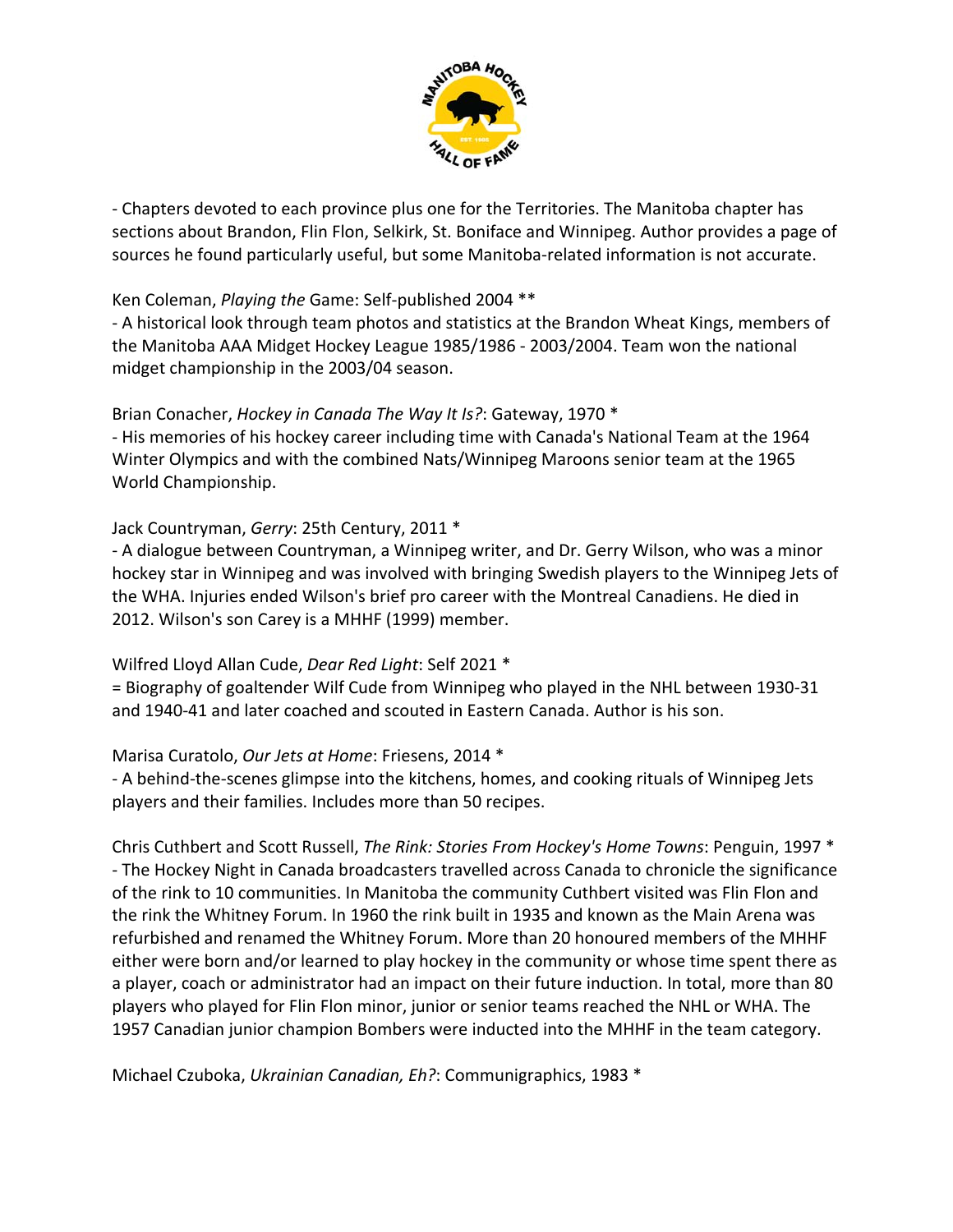

‐ Subtitled The Ukrainians of Canada and Elsewhere as perceived by Themselves and Others. Includes a 70‐page section titled Players with short biographies of more than 20 players who are members of the Manitoba Hockey Hall of Fame or played in Manitoba.

#### John Danakas and Richard Brignall, *Small Town Glory*: James Lorimer, 2006 \*

‐ Story for juvenile readers of the Kenora Thistles' quest for the Stanley Cup early in the 20th Century. Winnipeg author Danakas also has written several Winnipeg‐based hockey novels for readers ages 8‐13 including *Brothers on Ice\*, Hockey Heroes\** and *Hockey Night in Transcona\**.

## Edgar Danny Desjarlais, *The 'Tobanz*: Pemmican, 2003 \*

‐ Novel about an all‐Native hockey team from Manitoba that competes in the World Bantam Championship in England. The author grew up in St. Laurent and has coached minor hockey.

Don Dietrich with Nadine Dietrich and Brad Bird, *No Guarantees*: Trafford, 2007 \* ‐ Story of struggle and success in hockey and with Parkinson's and cancer by the MHHF (2011) builder inductee who played junior for the Brandon Wheat Kings and lived in his hometown of Deloraine, MB. He died in 2021.

# Ty Di Lello, *Golden Boys*: Great Plains, 2017 \*

‐ Author's list of the top 50 Manitoba hockey players of all time. Includes biographies and rare photographs. Several current and former members of the MHHF board are recognized in the author's acknowledgments. This book earned the author the 2019 MHHF Ed Sweeney Memorial Award that recognizes publications or productions that contribute to the awareness of Manitoba's hockey history.

# Ty Di Lello, *Hockey Hotbeds*: McNally Robinson, 2015 \*

‐ Collection of stories about more than 40 communities across the globe. Andy Bathgate (1985), Blaine Stoughton (1990) and Curt Ridley (2015) are interviewed. *Hockey Hotbeds Volume 2*, 2016 includes stories on Flin Flon (Eric Nesterenko 1990 and Ernie Wakely 1992) and The Pas (Murray Anderson).

# Ty Di Lello, *Manitoba Hockey An Oral History*: Self 2020 \*

‐ The stories of 27 Manitoba professional hockey players, many told in their own words. This is an official publication of the MHHF. Their memories of growing up in Manitoba and where and with whom they played minor hockey are highlights.

Ty Di Lello, *Mosienko The Man Who Caught Lightning in a Bottle*: Great Plains, 2021 \*\*\* ‐ A biography of the Winnipeg hockey player who is best know for scoring a NHL record three goals in 21 seconds for the Chicago Black Hawks against the New York Rangers in 1952. Mosie's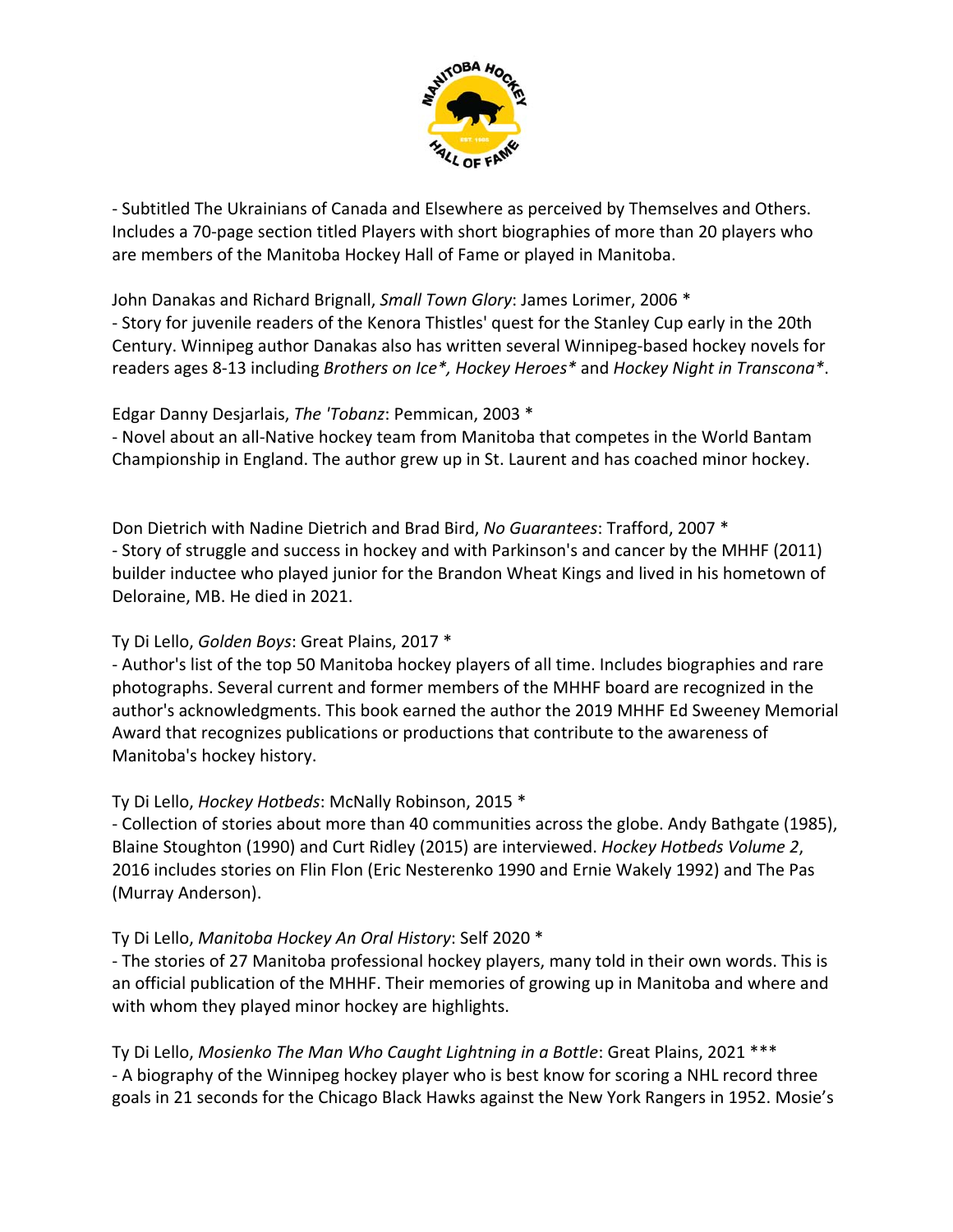

career is covered in great detail from the outdoor rinks in Winnipeg's North End to the NHL and back to Winnipeg to play for the Winnipeg Warriors of the Western Hockey League. Di Lello interviewed many members of the hockey community for their thoughts on the man considered to be the fastest skater in the NHL when he was with the Black Hawks.

Rick Dillabough, *Brandon Wheat Kings The First 50 Years in the WHL*: Brandon Wheat Kings Hockey Club, 2016 \*\*\*\*

‐ Season‐by‐season history of the junior hockey team beginning in 1967‐68.

Phil Drackett, *Flashing Blades ‐ the Story of British Ice Hockey*: Crowood, 1987 \* ‐ Covers the period from the late 1800s through to the 1980s. Includes information and photos of many Manitobans.

David Dupuis, *Sawchuk: the Troubles and Triumphs of the* World's *Greatest Goalie*: Stoddart, 1998 \*

‐ An authorized biography of the goalie (1985), who was selected as both Manitoba's best professional athlete and hockey player of the 20th Century by different selection committees. In 2000, he also was named as the goalie on the first all‐star team as part of a Celebration of a Century of Manitoba Hockey Excellence.

Kevin Fee, editor, Virg Foss, writer, *Fight On Sioux*: Grand Forks Herald, 2001 \* ‐ Story of the University of North Dakota's men's hockey team starting with the 1947/48 season. Includes a complete list of letter winners through 2001 (66 from Manitoba) and captains/alternates (18 from Manitoba). Several UND players later played for the Winnipeg Jets.

John Ferguson with Stan & Shirley Fischler, *Thunder and Lightning*: Prentice‐Hall Canada, 1989 \* ‐ Autobiography of the Montreal Canadiens player, who later became the general manager of the Winnipeg Jets.

Eric Fehr and Pamela Duncan Edwards, *The Bulliest Dozer*: Self, 2014 ‐ A book for children about bullying co‐ written by Fehr, the Manitoba‐born player, who played in the NHL through the 2018/19 season.

Ken Fenson, *Tenth Anniversary ‐ Limited Edition: Celebrating Winnipeg Jets Ten Seasons*: Winnipeg Jets Hockey Club, 1982 \*\*\*

Stan Fischler, *Bobby Clarke and the Ferocious Flyers*: Warner, 1974 \*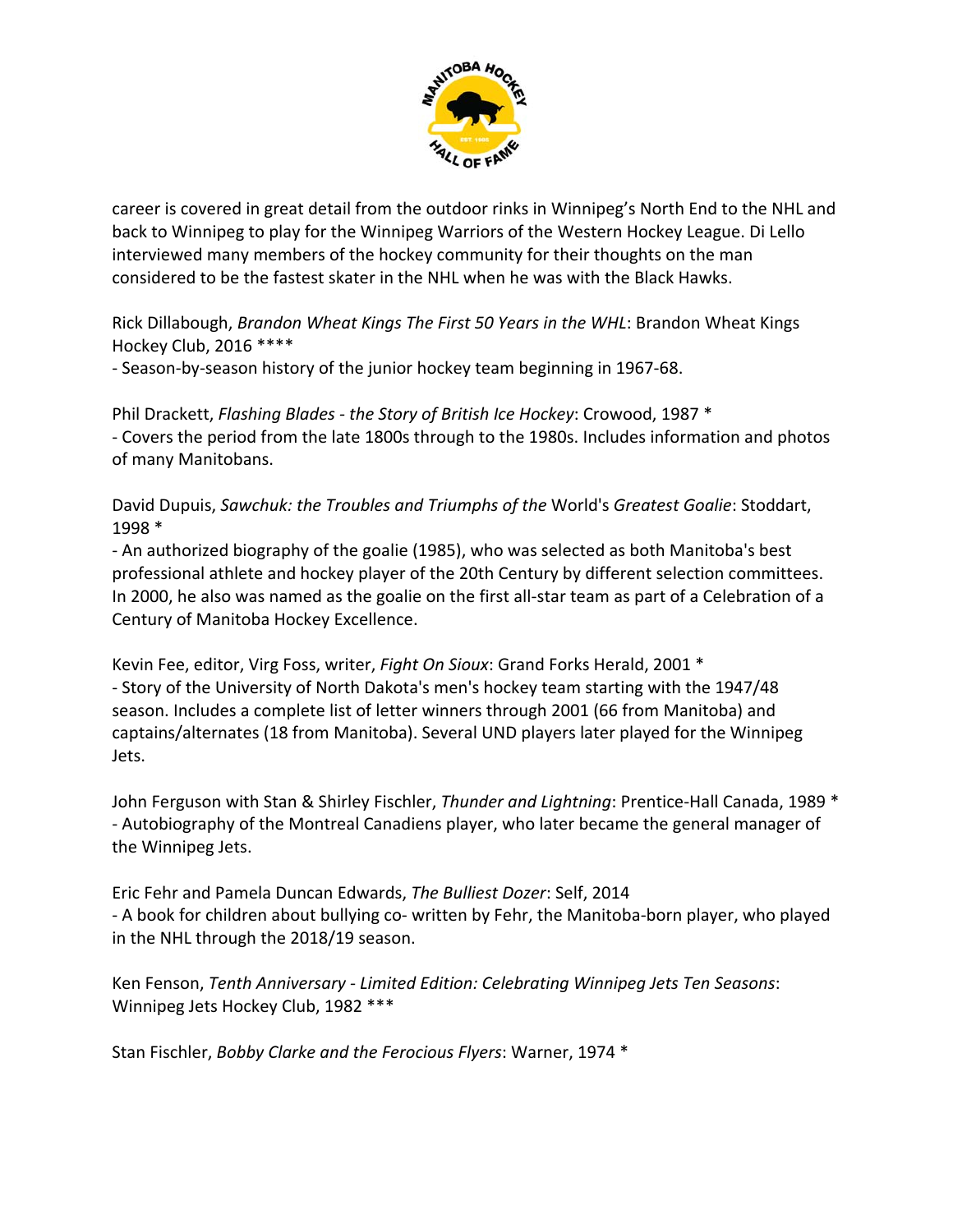

‐ Story of how "hockey's newest super‐star" led "his two‐fisted Flyers to the first expansion team championship." The first section of the book covering 40 pages is titled *The Magnificent Bobby Clarke* and includes chapters about the MHHF (1985) inductee living and playing in Flin Flon.

Ed Fitkin, *Turk Broda of the Leafs*: Castle, 1950 \*

‐ Story of the MHHF (1985) goalie from Brandon, who at the time the book was published was at age 36 the oldest player in the NHL. Won four Stanley Cups with the Toronto Maple Leafs.

Theoren Fleury with Kirstie McLellan Day, *Playing With Fire*: HarperCollins, 2009 \* ‐ Autobiography by the MHHF (2011) player inductee that covers what he calls "the highest highs and the lowest lows" of his hockey career and life. Fleury wrote a second book with therapist Kim Barthel titled *Conversations With a Rattlesnake* that is subtitled Raw and Honest Reflections on Healing and Trauma. Influence 2014 \*

Barry Garbutt, Unravelling Dad's Athletic Career: Self, 2010\*

‐‐ George (Tic) Garbutt was a multi‐sport athlete, who played for the Winnipegs, the 1931 Allan Cup champions and 1932 Winter Olympics gold medal team. He played for the provincial juvenile champion Ramblers in 1921‐22 and continued to play until 1933. He then took up refereeing and coached commercial and minor hockey. His 1944‐45 West End Athletic Club team won the City and provincial midget championships.

Timothy Gassen, *The WHA Hall of Fame: A Photographic History of the Rebel League 1972‐79*: Saint Johann Press, 2012

‐ Author is the founder of the WHA Hall of Fame. Book includes photos of rare promotional material.

Sean Grassie, *Ironic Stories From 150 Years of Sport in Manitoba*, Sport Manitoba, 2020 \* ‐ Includes hockey stories on the Victorias, Falcons, Winnipegs, Jets and Memorial Cup champions plus stories on many members of the MHHF such as Turk Broda. Bill Mosienko, Terry Sawchuk, Andy Bathgate, Bobby Clarke, Reggie Leach and Ed Belfour.

David Warren Grebstad, *A Confluence of Destinies*: Self, 2022

‐ The saga of the Winnipeg Falcons' 1920 Olympic gold medal victory in ice hockey. Available from amazon.ca.

Ted Green with Al Hirshberg, *High Stick*: Dodd, Mead 1971 \*

‐ Story of the Boston Bruins defenseman's comeback from a skull fracture in 1969. Written before the MHHF (1985) member, who was born in Eriksdale, MB and played his minor and junior hockey in Winnipeg, joined the Winnipeg Jets of the WHA.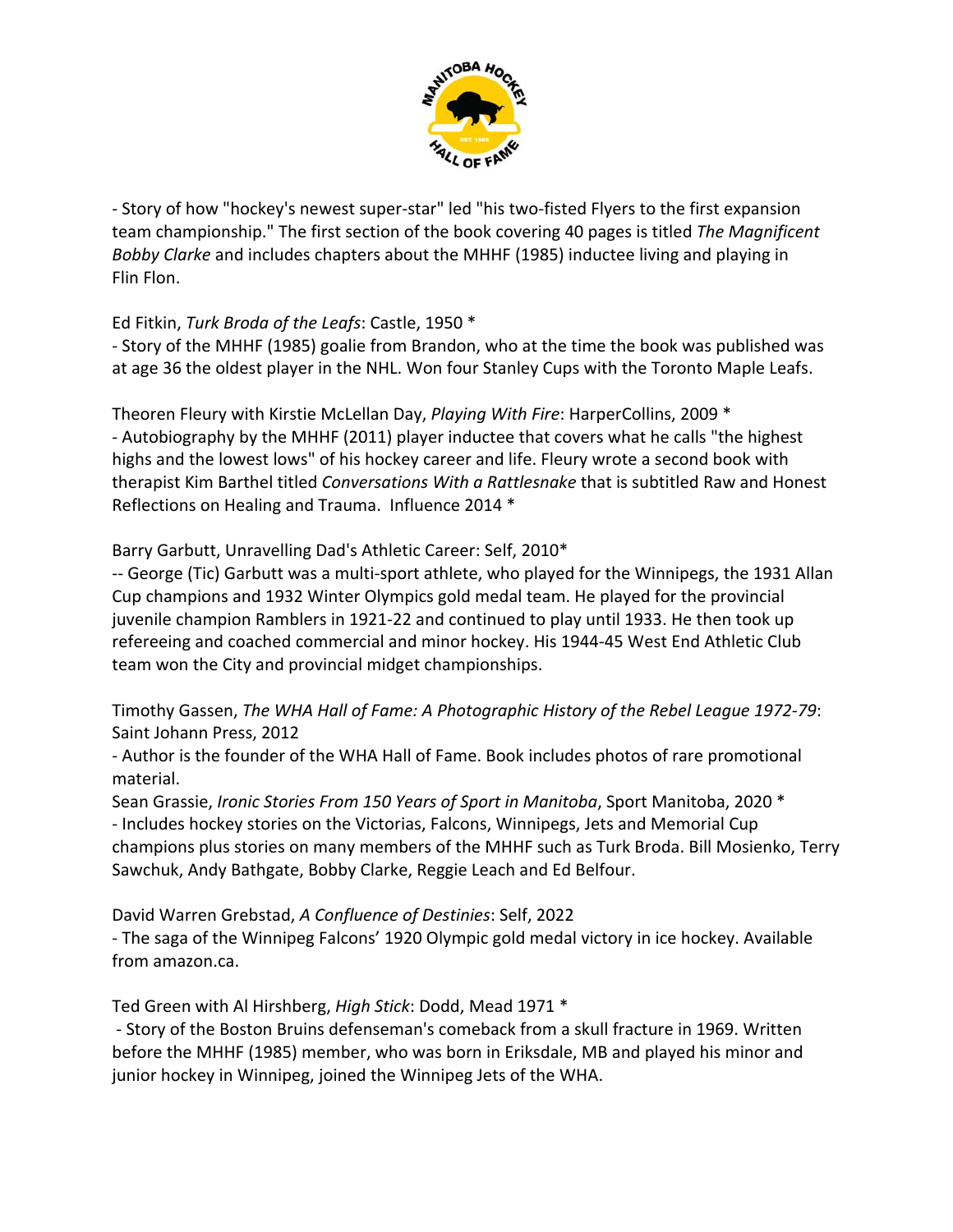

Murray Greig, *Big Bucks and Blue Pucks: From Hull to Gretzky, an Anecdotal History of the Late, Great World Hockey Association*: Macmillan Canada 1997 \*

‐ Includes personal recollections of Winnipeg Jets Joe Daley (1992) and Garth Rizzuto and Flin Flon native Al Hamilton (1992). Cover art includes Bobby Hull and Ab McDonald (1985) hockey cards.

Stu Grimson with Kevin Allen, *The Grim Reaper*: Viking, 2019 \*\*\*

‐ Subtitled The Life and Career of a Reluctant Warrior, it's an autobiography of a player who spent two seasons playing for the University of Manitoba Bisons before playing in the NHL for seven franchises from 1989 to 2002.

## Andy Gurba, *History of the Brandon Wheat KIngs*: Leech, 1989 \*\*\*\*

‐ The MHHF (1992) official inductee covers the history of the Brandon junior team from the 1947/48 season through the 1988/89 season. The 1948/49 team that won the Western Canada championship is on the MHHF team honour list. Includes information on other Brandon teams.

Cara Hedley, *Twenty Miles*: Coach House, 2007 \* ‐ Novel about University women's hockey in Winnipeg by a former University of Manitoba Bisons player.

Michael Hiam, *Eddie Shore and That Old Time Hockey:* McClelland & Stewart, 2011 *\** ‐ Biography about the defenseman that includes information on him going to college in Winnipeg and briefly playing hockey at St. John's College before returning to Saskatchewan and eventually playing professionally. Reference is made to 13 former St. John's students who were playing in the NHL during the 1930s.

# Daniel T. (Dan) Holden, *Cross Check!*: Aventine, 2004 \*

‐ Biography of Barney Holden from Winnipeg, who scored the first‐ever goal in a professional league in 1904 while playing for the Houghton (Michigan) Portage Lakers. Author is Holden's grandson. Barney Holden was a 2017 MHHF inductee.

### Derek Holtom, *Beyond the Jersey*: Friesens, 2008 \*

‐ A biographical look at the first 10 years of the Swan Valley Stampeders junior A hockey club that plays in the Manitoba Junior Hockey League. Author was the editor of the *Swan Valley Star & Times*.

Bobby Hull and Bob Verdi, *The Golden Jet*: Triumph, 2010 \*

‐ Bobby Hull's personal photos are a feature along with a DVD that includes footage from his playing days. The focus of the book relates to his time with the Chicago Blackhawks and his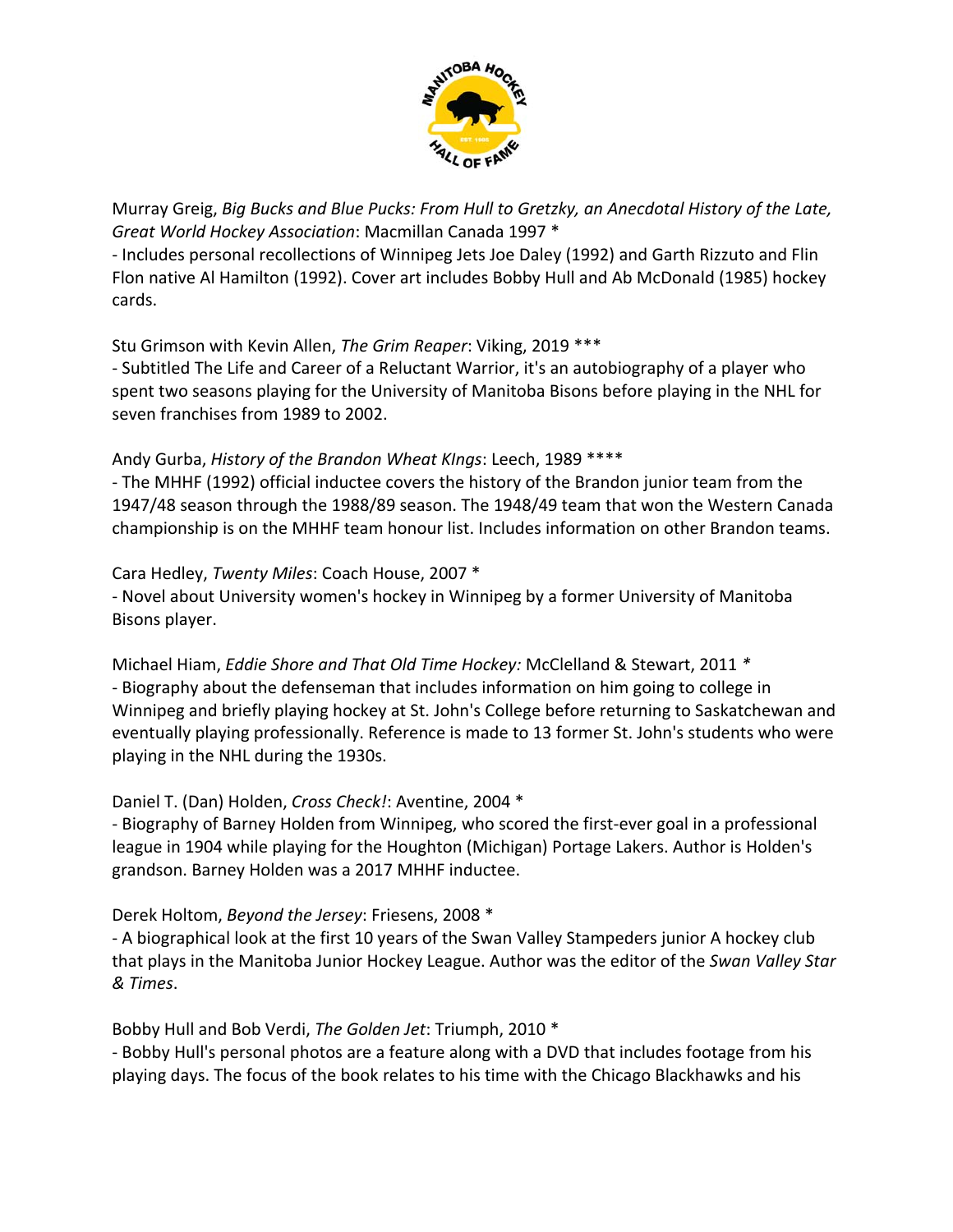

post‐hockey career as an ambassador for the team and little about his time in Winnipeg. Verdi is a long‐time Chicago sportswriter and Blackhawks historian.

Andrew Hunter, *Convergence*: Winnipeg Art Gallery, 1998 \*

‐ This book was published to coincide with exhibitions of the same name about Terry Sawchuk (1985) that were run concurrently at the Winnipeg Art Gallery and the Art Gallery of Peel, Ont.

Dick Irvin Jr., *Tough Calls: NHL Referees and Linesmen Tell Their Story*: McClelland & Stewart, 1997 \*

‐ The former Hockey Night in Canada and Montreal Canadiens broadcaster lets NHL officials tell their own stories. Chapter 1 is given to MHHF (1992) official inductee Andy Van Hellemond, who talks about getting his start in Manitoba. Van Hellemond was named Manitoba's hockey referee of the century in 2000 as part of Celebrating a Century of Hockey Excellence.

# Mitchell Jeffrey, *How To Referee Hockey*, Tellwell Talent, 2021 \*\*\*

‐ Subtitled It's Not Just about the Rule Book, the Winnipeg official suggests the book will teach the skills required to go deeper than just making the call. The focus is on positioning, working with your colleagues, and game management.

Gare Joyce, *The Devil and Bobby Hull*: John Wiley & Sons Canada, 2011 \* ‐ Book tells the story of how hockey's original million dollar man became the game's lost legend. A good portion covers Hull's time in Winnipeg. In 1992, he was inducted into the MHHF in a special Winnipeg Jets category.

Wes Keating, *The Hanover Tache Hockey League Story*: Derksen, 1982 \* ‐ History of the southeastern Manitoba intermediate league from its inception in the 1958/59 season through the 1982/83 season written by a former reporter for *The Carillon* in Steinbach. The 1972/73 St. Malo Warriors team was added to the MHHF team honour list in 2013.

Brian Kendall, *Shutout: the Legend of Terry Sawchuk*: Viking, 1996 \* ‐ An unauthorized biography of the MHHF (1985) inductee.

Sheldon Kennedy with James Grainger, *Why I Didn't Say Anything*: Insomniac, 2006 \* ‐ Story of the former NHL player from Manitoba who was sexually abused while playing junior hockey in Saskatchewan by his coach Graham James from Winnipeg. Kennedy was inducted into the MHHF as a player in 2015.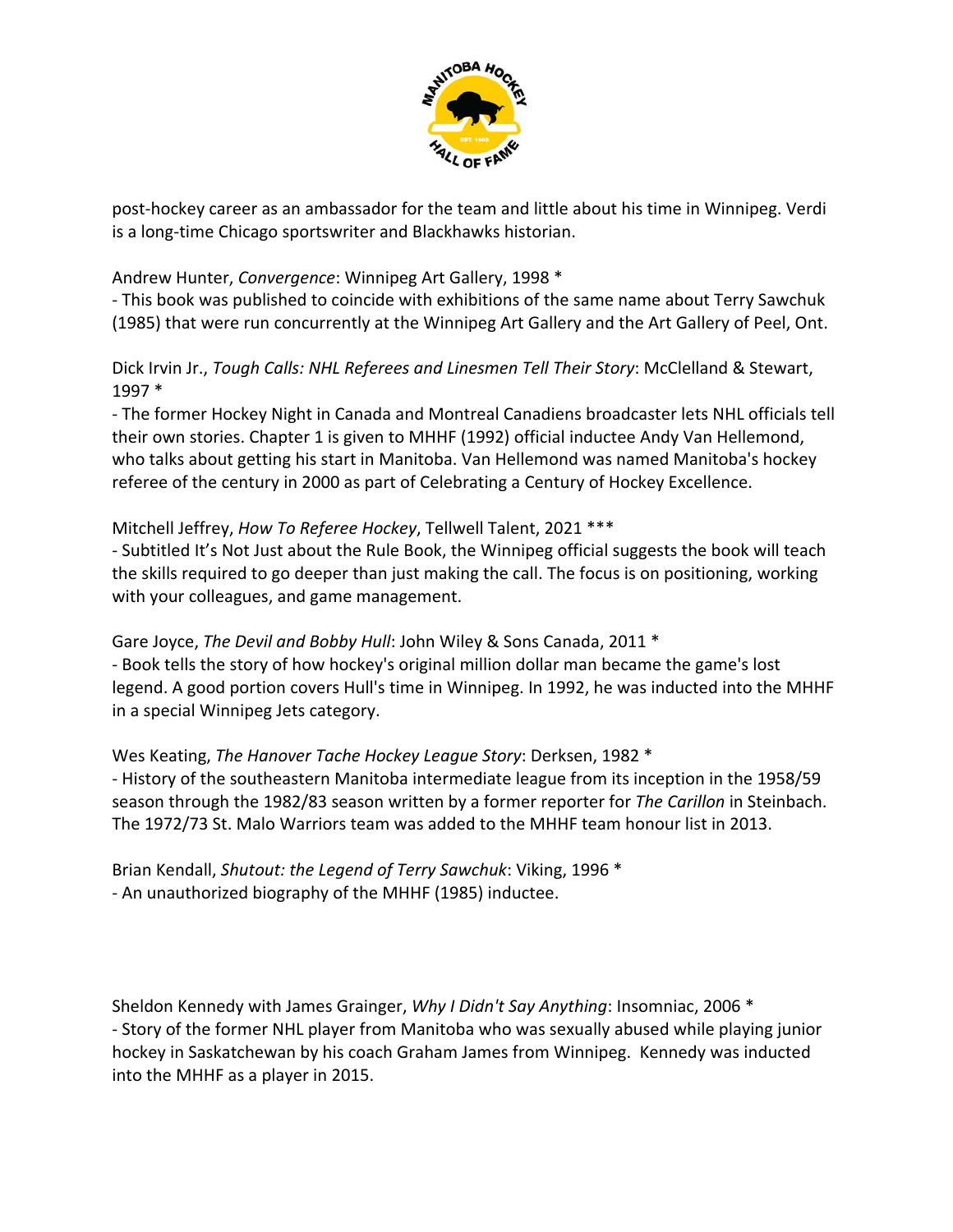

Paul Kerry, *Golden Boys: The Winnipeg Falcons of 1920*: Teachmedia, 2021 ‐ Story of the 1920 Olympic champion hockey team for young readers. Illustrated by Michael Wyatt.

Brian Kinsley, editor, *Flin Flon Bombers Memorial Cup* Champions *1957*: Flintoba Enterprises, 1997 \*

‐ Combination of newspaper articles with editing and some original work by the author, who grew up in Flin Flon. Ted Hampson (1986), Duane Rupp (1987), Pat Ginnell (2009), George Konik (2011), coach Bobby Kirk (1999) and executives R.H. (Pinky) Davie (1986) and Robert (Bud) Simpson (1997) are MHHF honoured members. The 1957 team also has been honoured.

# Geoff Kirbyson, *The Hot Line*: Great Plains, 2015 \*

‐ How the legendary trio of Bobby Hull, Anders Hedberg and Ulf Nilsson transformed hockey and led the WHA Winnipeg Jets to greatness. Winner of the 2020 Ed Sweeney Memorial Award.

Geoff Kirbyson, *Broken Sticks and Popcorn*, Self 2020 \*

‐ The story of how the Winnipeg Jets became the best team in the NHL's offensive era to not win the Stanley Cup. Includes many interviews with players and other hockey people.

Richard M. Lapp and Alec Macaulay, *The Memorial Cup*: Harbour, 1997 \* ‐ History of Canada's national junior hockey championship year‐by‐year from 1919 through 1997. All winning teams from Manitoba are members of the MHHF. Lapp is a Winnipeg writer.

Richard M. Lapp and Silas White, *Local Heroes*: Harbour, 1993 \*

‐ History of the Western (Canada Junior) Hockey League from 1966/67 to 1992/93 that includes chapters on the Brandon Wheat Kings, Flin Flon Bombers and Winnipeg junior teams: Jets, Clubs, Monarchs and Warriors. The authors list players from the Manitoba teams who played in the NHL. As of the 2019 induction, 19 of the 38 Brandon players are honoured members of the MHHF, eight of the 26 Bombers, and 11 of 22 from the Winnipeg teams.

Jack Lautier and Frank Polnaszek, *Same Game, Different Name*: Glacier, 1996 \* ‐ History of the World Hockey Association written by a New England journalist and a WHA statistician. It includes comments from many players and coaches including several connected to the Jets and/or Winnipeg.

Reggie Leach, *The Riverton Rifle: My Story ‐ Straight Shooting on Hockey and on Life*: Greystone, 2015 \*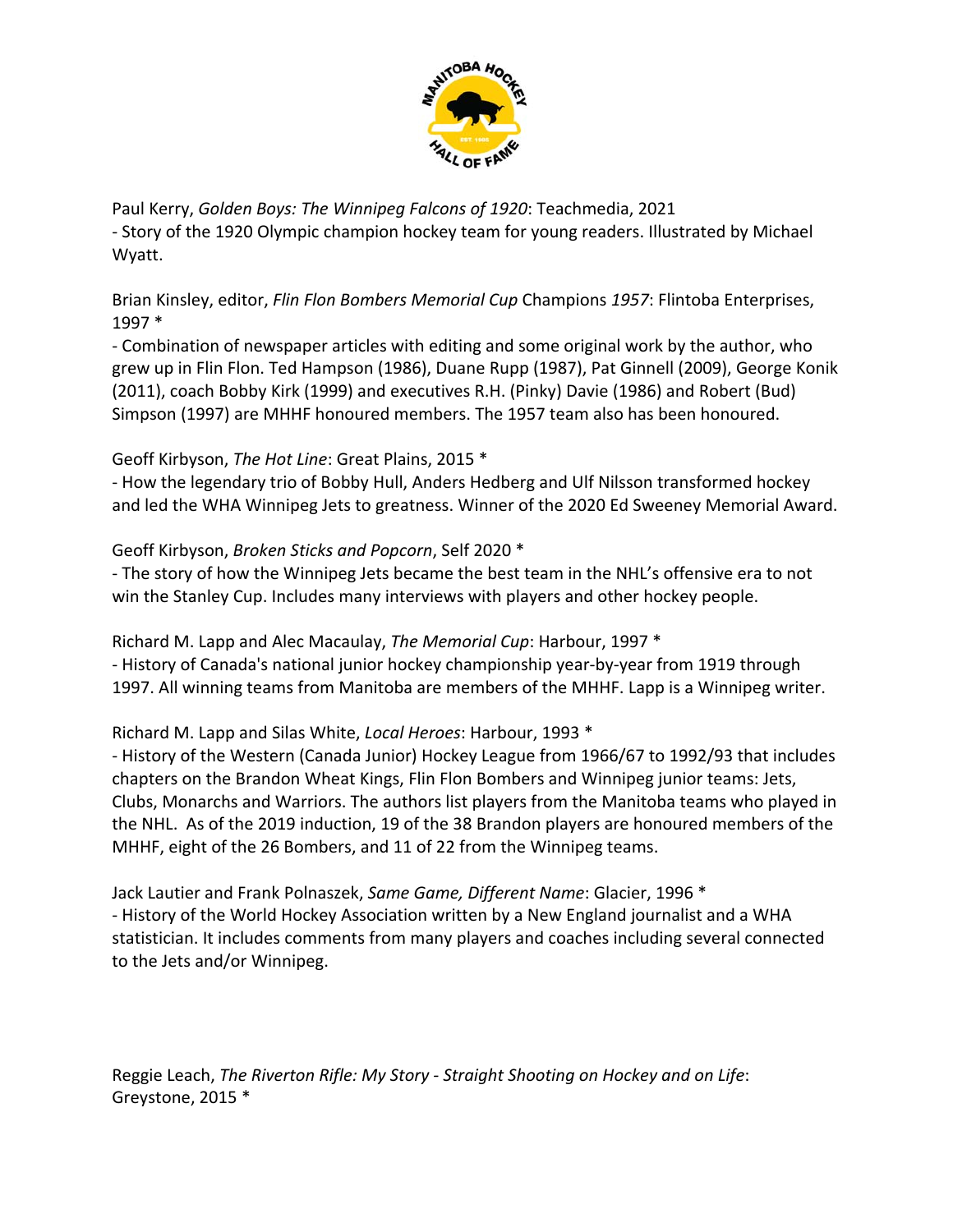

‐ Recollections by the 1985 player inductee from Riverton, MB of his path to the NHL that Included playing junior for the Flin Flon Bombers, the hard lessons he learned, and his subsequent rebirth.

Vince Leah, *Manitoba Hockey a History*: Manitoba Hockey Players' Foundation, 1970 \* ‐ Story of 100 years of hockey in Manitoba written by a Winnipeg sportswriter, who was inducted as a MHHF builder in 1985. Includes lists of provincial champion teams and MAHA presidents through 1969.

Brad J. Lombardo, *From Triumph to Tragedy in the NHL*: Create Space, 2015 ‐ Profiles the lives, careers and untimely deaths of six players including Bill Masterton (1985) and Terry Sawchuk (1985).

Phil Loranger, *Cowboy on Ice: the Howie Young Story*: Gateway, 1975 \* ‐ Biography of the NHL and WHA player who was traded to the WHA Jets by the Phoenix Roadrunners shortly before the book was published by a Winnipeg publisher. Foreword by Bobby Hull.

Lord Selkirk Minor Hockey Association, *Hockey in Selkirk*: LSMHA, 1982 \* ‐ Pictorial history of hockey In the Interlake community from minor to senior published as a Selkirk Centennial project. Includes a team photo of the 1920 Selkirk Fishermen junior team that was honoured by the MHHF in 2017.

Steve Lundin, *When She's Gone*: Great Plains, 2004 \*

‐ Novel about a Winnipeg goalie and his brother who idolize the Winnipeg Jets. After the team leaves Winnipeg, they travel to the UK where the goalie tries out with the Cardiff Devils.

Craig MacInnis, editor, *Remembering the Golden Jet*: Stoddart, 2001 \* ‐ A celebration of Bobby Hull by seven different writers including the editor. A chapter by West Coast journalist Mark Leiren‐Young is described by the editor as "an appraisal of Hull's WHA years."

Alan Livingstone MacLeod, *From Rinks to Regiments; Hockey Hall‐of‐Famers and the Great War*: Heritage House, 2018 \*\*\*

‐ Among the chapters devoted to 32 men who served in the First World War are ones about Mervyn (Red) Dutton, Frank Frederickson, Herb Gardiner, George Hay, Dick Irvin Sr., Ivan (Ching) Johnson, Jack Ruttan and Harold (Bullet Joe) Simpson, all of whom were inducted into the MHHF with the first group in 1985.

Randall Maggs, *Night Works: the Sawchuk Poems*: Brick, 2008 \*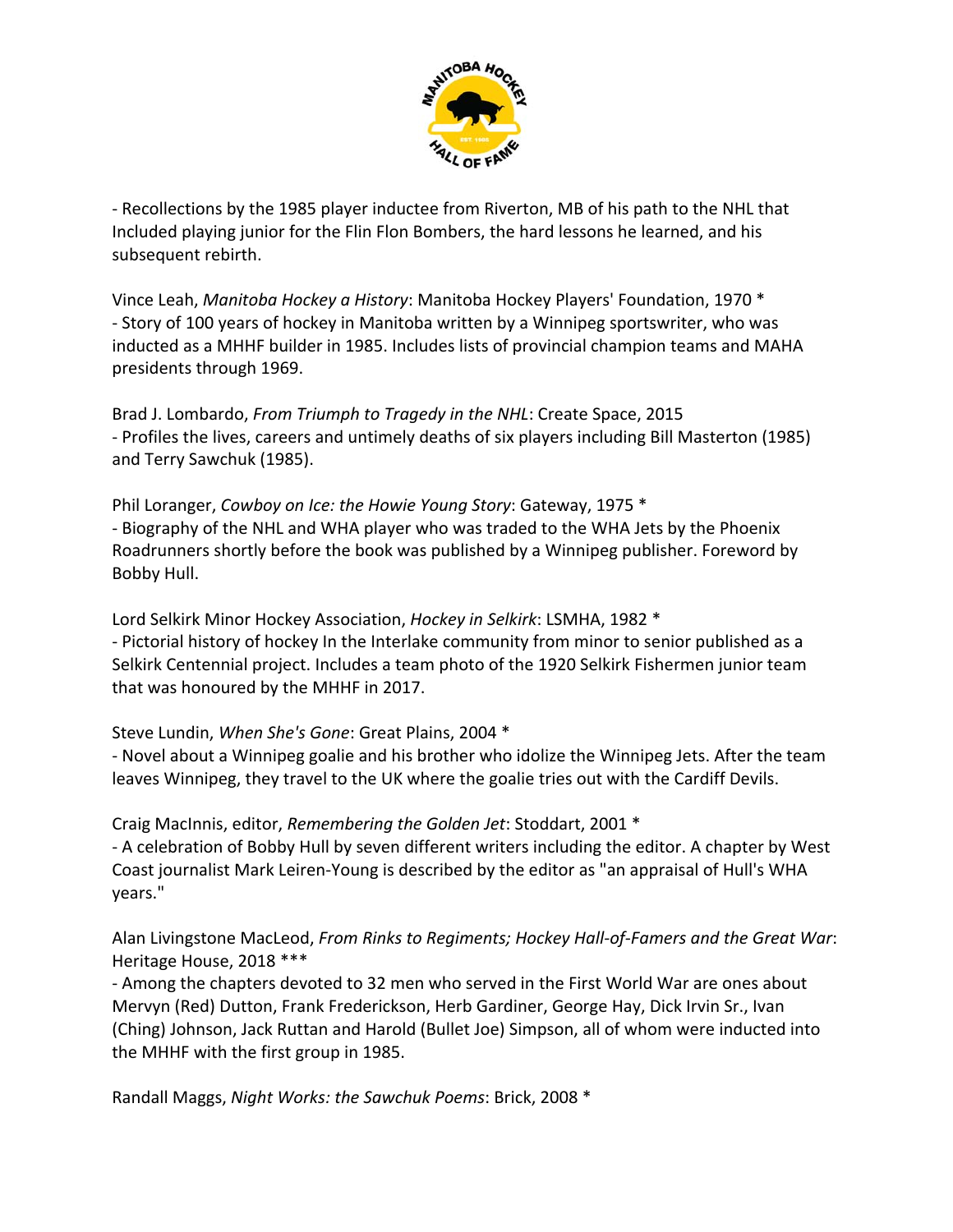

‐ A book of hockey poems featuring goalie Terry Sawchuk (1985). Maggs lived in Winnipeg as a youth and played minor hockey at Silver Heights Community Club. Andrew H. Malcolm, *Fury: Inside the Life of Theoren Fleury*: McClelland & Stewart, 1997 \* ‐ Biography of the MHHF (2011) inductee that covers in detail his growing up and playing in Manitoba.

Don Marks, *They Call Me Chief Warriors on Ice*: J. Gordon Shillingford, 2008 \* ‐ Stories about First Nations, Metis and Inuit players who played in the NHL. Includes chapters about Reggie Leach (1985) and Theoren Fleury (2011) and an interview with the late Jim Neilson, who lived in Winnipeg. Book comes with a DVD of a documentary directed by the author who was a Winnipeg film‐maker as well as journalist. Marks also wrote *Playing the White Man's Game* (2014) that included a chapter titled Hockey First for First Nations.

Julian May, *Bobby Clarke; Hockey with a Grin*: Crestwood, 1975 ‐ A biography for young adults of the Philadelphia Flyers star.

Brian McFalone, *Over the Glass & Into the Crowd!*: Mainstreet Press, 1997 \* ‐ Stories of their life after hockey for 200 former NHL players from the period 1933 to 1994. Included are more than 30 players who have been inducted into the MHHF as individuals or team members or who played on Manitoba‐based teams.

Brian McFarlane, *Golden Oldies: Stories of Hockey Heroes*: ECW Press, 2015 \* ‐ Includes a story titled "Never Got a Big‐League Chance" about Len Thornson (1993), a Montreal Canadiens property who scored 1,352 points for the Fort Wayne Comets of the IHL. Thornson, who played junior for the St. Boniface Canadiens, died in 2021.

Dr. Taylor McKee and Mel Whitesell, Editors, *A History of Excellence – The Untold Stories of Manitoba Indigenous Sport*: Manitoba Aboriginal Sports and Recreation Council, 2021 \*\*\* ‐ Includes stories of well‐known hockey players such as Reggie Leach, Theoren Fleury and Jocelyne Larocque as well as coaches and builders. One section covers residential schools. The writers are Carriera Lamoureux, Janice Forsyth and Scott Taylor.

Nicole Mortillaro, *Something To Prove*: James Lorimer, 2010 \*

‐ Story for juvenile readers about Bobby Clarke (1985) with several chapters devoted to his growing up in Flin Flon and playing for the junior Bombers.

Jeff Nelson, *The Wesley (College) Skating Rink 1897‐1918*, Self, 2019 \*\*\*\* ‐ Articles and reports from the archives of Winnipeg newspapers about the many leagues and teams that played in this rink in downtown Winnipeg.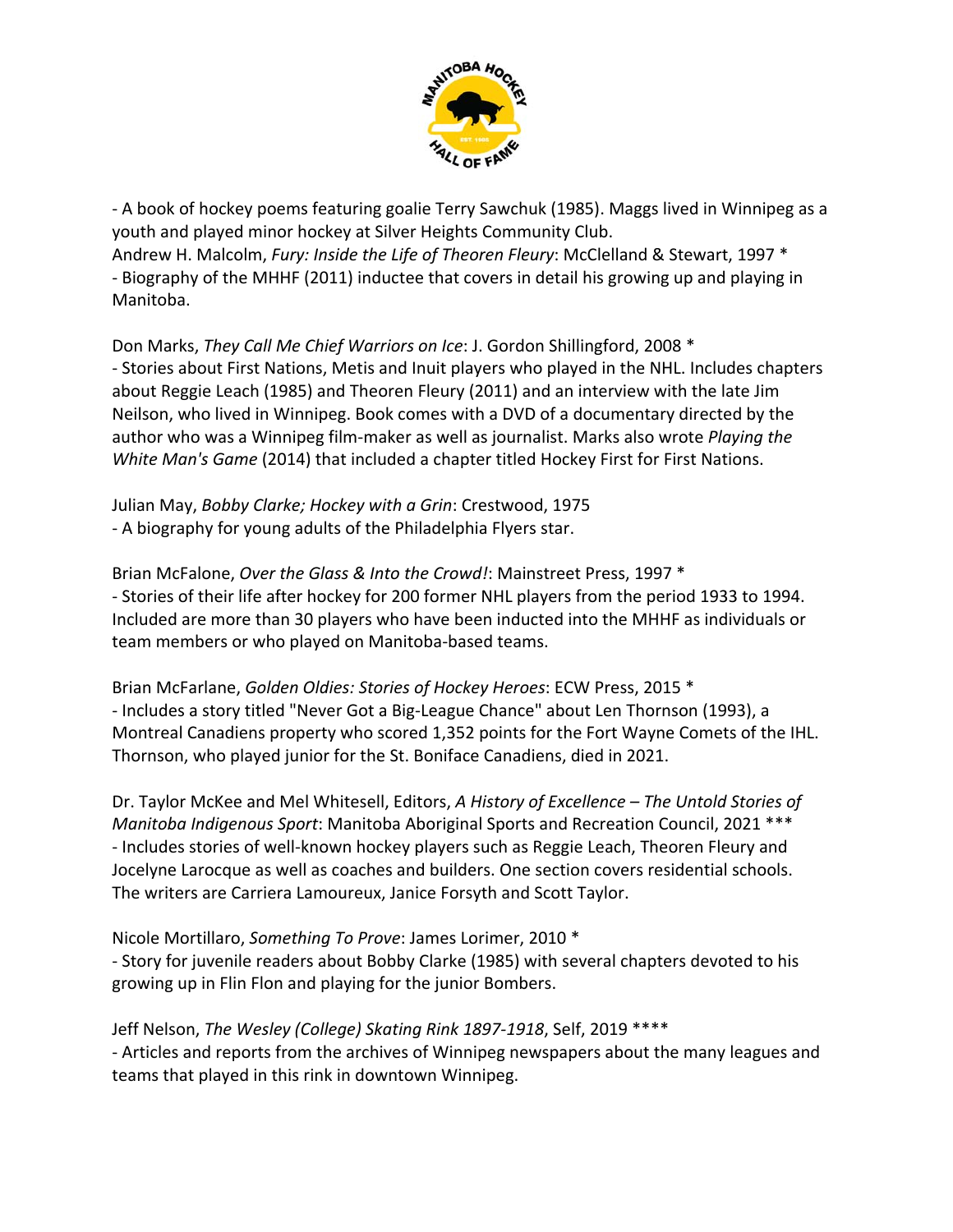

Wayne Norton, *Women on Ice*: Ronsdale 2009 \*

‐ The story of the early years of women's hockey in Western Canada. The book focuses on the development of the sport in Alberta and B.C. and Manitoba gets little mention other than the 1926 U of M team that competed in the annual Banff Winter Carnival tournament and an Eaton's team in the mid‐1930s.

## Greg Oliver, *Father Bauer and the Great Experiment*: ECW, 2017 \*

‐ Subtitled The Genesis of Canadian Olympic Hockey. Father Bauer was instrumental in the formation of Canada's first national hockey team that was based in Winnipeg for several years. The team that represented Canada at the 1965 World Championship included seven players from the 1964 Allan Cup champion Winnipeg Maroons. The seven were Reg Abbott (2007), Gary Aldcorn (1997), Fred Dunsmore (1989), Don Collins, Al Johnson, Bill Johnson and Jim MacKenzie. Gord Simpson (1997) was the coach.

### Greg Oliver & Richard Kamchen, *Don't Call Me Goon*: ECW, 2013 \*

‐ Stories of "enforcers, gunslingers and bad boys" including Joseph (Joe) Hall (1985), Dave Semenko (2001), ex‐U of M Bison Stu Grimson, Portage la Prairie's Arron Asham, and former Jets Tie Domi, Dave Manson, Brad Maxwell and Jimmy Mann. Kamchen is a Winnipeg freelance writer.

### Greg Oliver & Richard Kamchen, *The Goaltenders' Union*: ECW 2014 \*

‐ Stories about more than 60 goalies including MHHF members Turk Broda and Charlie Gardiner (1985), Joe Daley (1992) and Bill Ranford (2003), former Jets Bob Essensa, Brian Hayward and Ed Staniowski, ex‐Jets and Manitoba Moose goalie coach Rick St. Croix, and Murray Bannerman, who played junior in Winnipeg and was a 2017 MHHF inductee.

Jake Penner, *Jake the Rake and Iron Horse Penner*: Self‐published, 2011 \* ‐ Memoir by a former Winkler Royals intermediate player and coach about hockey and baseball in southern Manitoba.

### Lloyd Penwarden, *Along the Hockey Highway*: Self‐published, 2000 \*

‐ Collection of stories, newspaper clippings and the author's personal memories of hockey and other sports in Selkirk and the Interlake. The patron of the MHHF and member of the Society for International Hockey Research died in 2015.

### Don Pillar & Aubrey Ferguson, *The Golden Years*, Friesen, 2020 \*

‐ History of the Bee Hive Golden Corn Syrup hockey picture promotion 1934‐1968. Includes a photo of every picture ever produced, which includes countless Manitoba professional players. The only amateur hockey team ever featured on a Bee Hive was the 1937 Memorial Cup champion Winnipeg Monarchs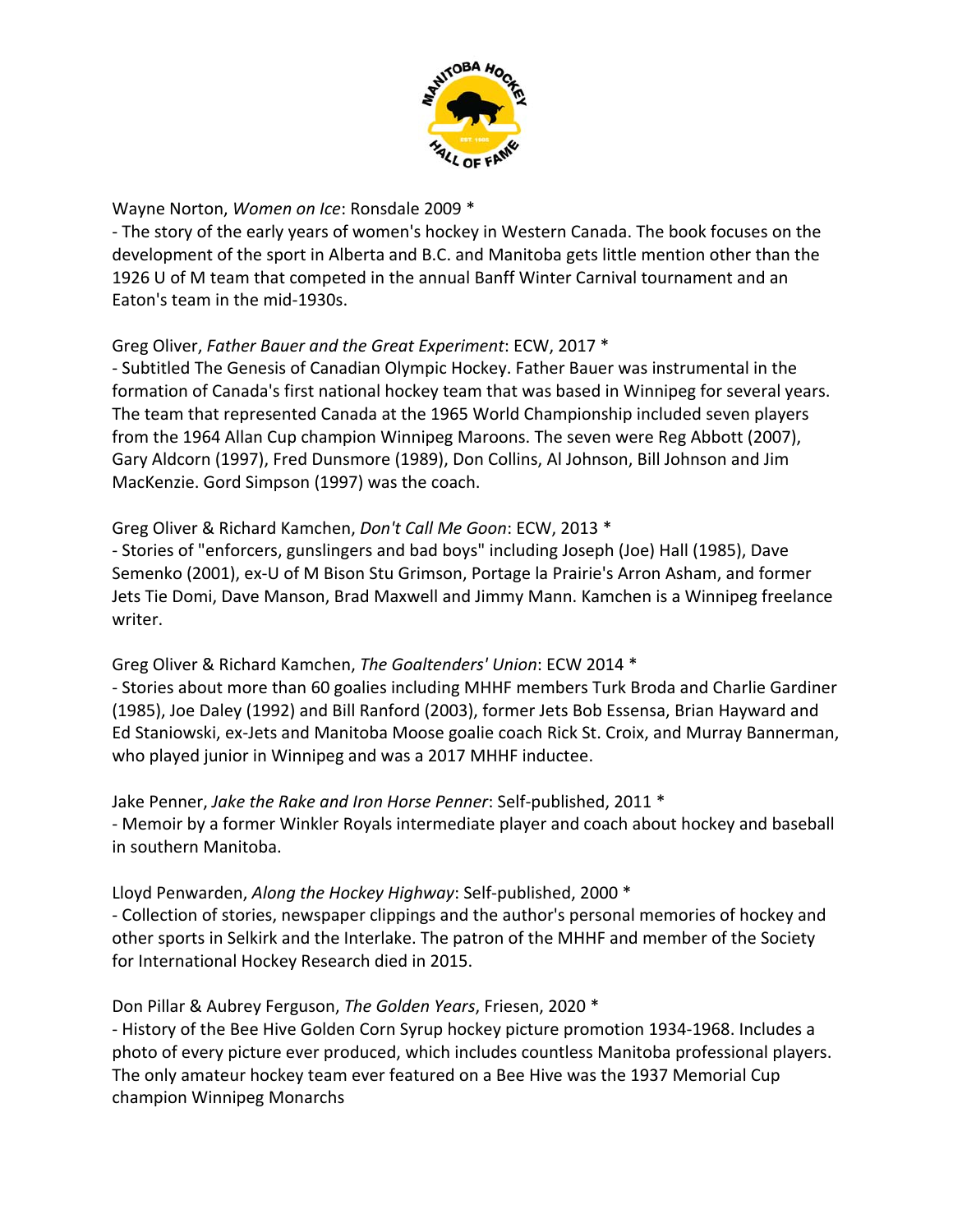

Andrew Podnieks, *Fast Ice Superstars of the New NHL*: ECW, 2017 \* ‐ Biographies of 63 players including Winnipeg Jets Nikolaj Ehlers and Mark Scheifele and former Jets Patrik Laine and Jacob Trouba. Also Winnipeg‐born Max Domi of the Columbus Blue Jackets, Mark Stone of the Vegas Golden Knights and Jonathan Toews of the Chicago Black

Holly Preston, *Whiteout A Winnipeg Jets Story*: Always, 2017 ‐ The official children's book of the Winnipeg Jets. Illustrations by James Hearne.

Sean Pronger with Dan Murphy, *Journeyman*: Viking, 2012 \*

Hawks.

‐ Autobiography of the professional hockey player that includes his memories about playing for the Manitoba Moose in the IHL and about members of the Moose organization.

Dorothy (Loughlin) Purvis. *Clem Loughlin's Hockey Career*: Self‐published, 2004 \*\* ‐ Newspaper clippings and photographs tell the story of the 1990 player inductee, who also coached the Chicago Black Hawks. Purvis is his niece.

Rhoda Rappeport, *Fred Shero a Kaleidoscopic View of the Coach of the Philadelphia Flyers*: St. Martin's, 1977 \*

‐ The thoughts of Shero, who was inducted into the MHHF as a player in 1985, along with comments from Flyer players including Bobby Clarke (1985).

Camilla Reghelini Rivers, *Red‐Line Blues*: James Lorimer, 2002 \*

‐ Short stories for young readers with the fictional narrator related to the Rivers brothers, Gus (1985), Romeo (1990) and Joe. Gus and Romeo played for the 1932 Winter Olympic Games champions, the senior Winnipegs.

John Robertson, *High Times with Stewart MacPherson*: Prairie, 1980 \* ‐ Biography of the MHHF media member (1986), who started broadcasting hockey for the BBC in the United Kingdom in 1937 and later was the general manager of Winnipeg Enterprises. Robertson was a former Winnipeg sports reporter and broadcaster, who died in 2014.

Doug Savage and John Davidson, *My New Hero*, *Memories of the Rink* Rats: DaySprings, 2014 \* ‐ Anecdotal biography of Savage, who grew up and played hockey in Winnipeg's Weston area. Many stories about hanging around the Winnipeg Arena.

Mary Halverson Schofield, *Henry Boucha: Star of the North*: Snowshoe, 1999 \*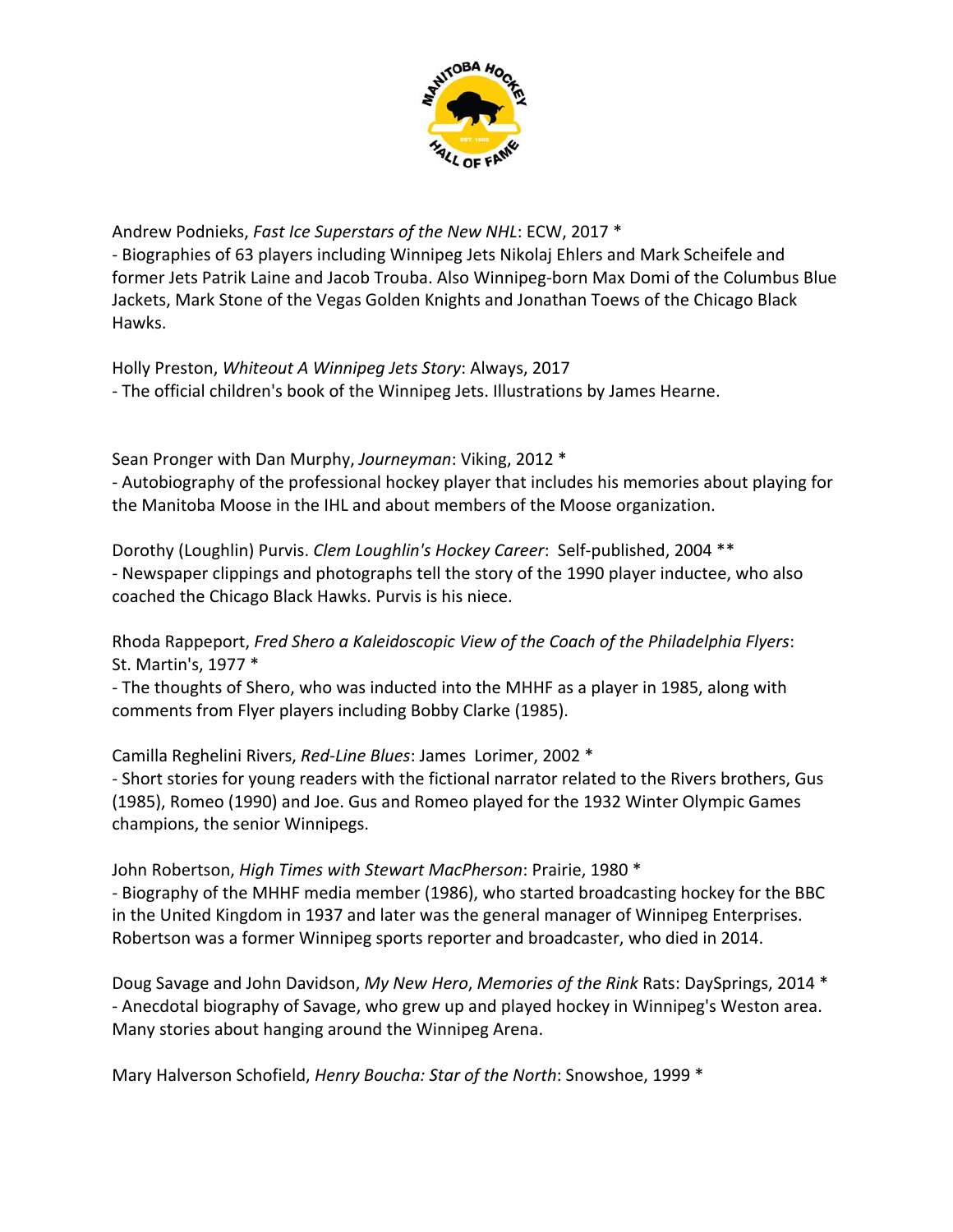

‐ Biography of the Warroad, Minn. player, who played for the Winnipeg junior Jets and for coach and MHHF builder member (2009) Murray Williamson on the US National and Olympics teams before turning pro.

Robert Sedlack, *The Horn of a Lamb*: Anchor Books, 2004\*

‐ A novel about building an outdoor rink for the neighbourhood and the threat of a NHL team (obviously the Winnipeg Jets) moving, which does happen. The protagonist later is hired by his former junior team, the Brandon Wheat Kings.

Teemu Selanne with Ari Mennander, *My Life*: HarperCollins, 2019 \*

‐ An English translation of the autobiography of former Winnipeg Jet that was first published in Finland. It's a candid look at the life of the superstar who set scoring records while with the Jets. According to Selanne, he chose to tell his story in the third person as he wanted to include quotes from friends, family members and teammates.

Dave Semenko with Larry Tucker, *Looking Out for Number One*: Stoddart, 1989 \* ‐ Autobiography of the MHHF (2001) member from Winnipeg who played junior for the Brandon Travellers and Wheat Kings and with the Edmonton Oilers of the NHL for several seasons. Semenko died in 2017.

Fred Shero with Vijay S. Kothare, *The Man Behind the System*: Chilton, 1975 \* ‐ Autobiography of the Stanley Cup winning Philadelphia Flyers coach from Winnipeg, who was inducted into the MHHF as a player in 1985.

Jim Silver, *Thin Ice: Money, Politics and the Demise of an NHL Franchise*: Fernwood, 1996 \* ‐ The author was a member of the Thin Ice community‐based group that opposed public funding for a new arena in Winnipeg and for the Jets franchise before the NHL team relocated to Phoenix.

Harold Skazyk, *Twenty One Years in the Penalty Box*: Art Bookbindery, 2010 \* ‐ Memoir of a Winnipeg off‐ice official, who worked both amateur and pro hockey. Author died in 2012.

Sami Jo Small, *The Role I Played*: ECW Press 2020 \*

‐ The Winnipeg‐born goalie tells the story of her 10 years with Canada's National women's hockey team. The memoir provides a very honest look at the triumphs and the difficult times.

Michael A. Smith, *Life After Hockey*: Codner, 1987 \*

‐ Interviews with 22 former hockey players by the author who was the assistant general manager of the Winnipeg Jets at the time. Those interviewed include Gerry Hart (1986), Ted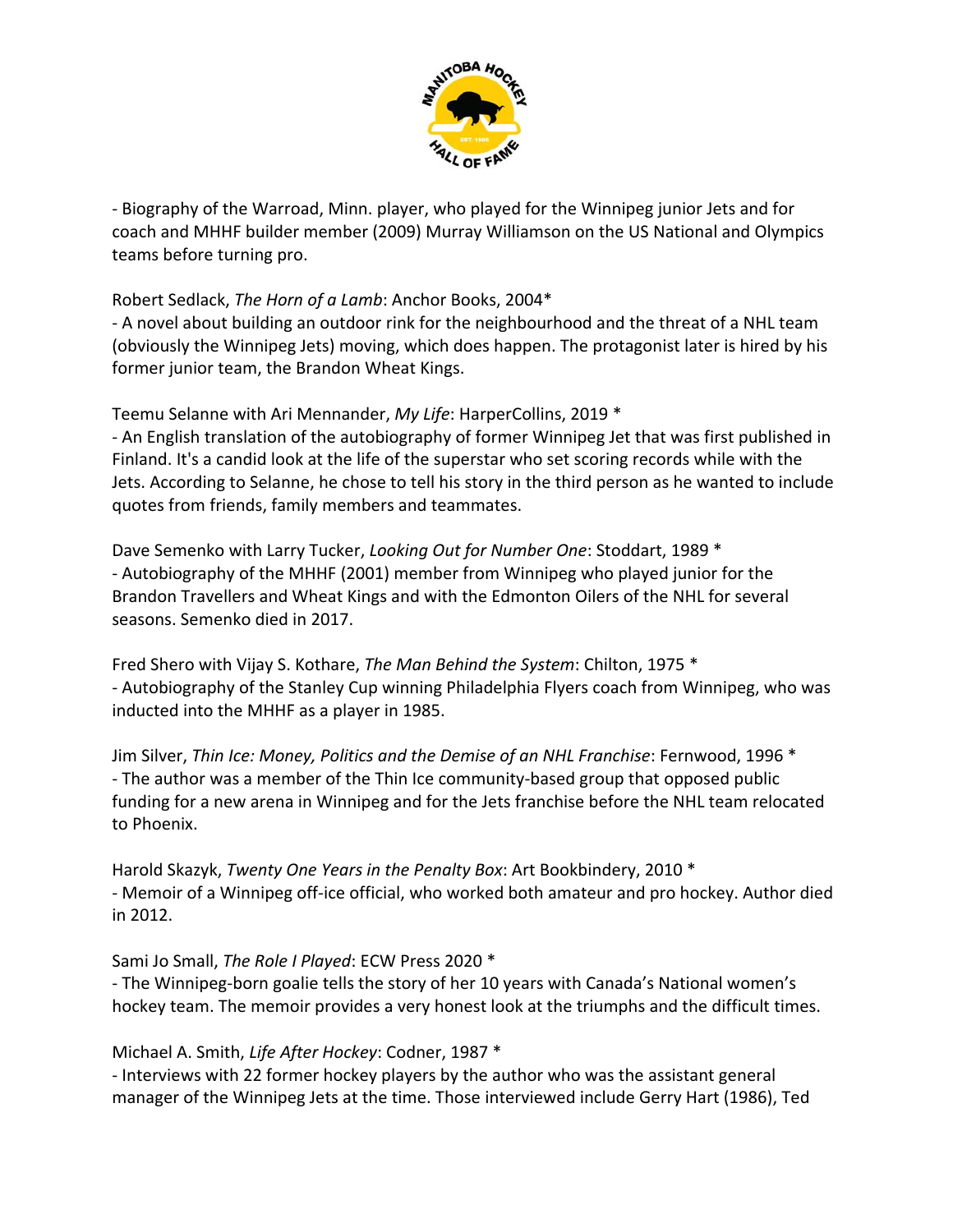

Irvine (1985), Morris Mott (2007), Ulf Nilsson (1992), Roger Bourbonnais (Canada's National Team, 2007), Gary Smith (1978/79 Winnipeg Jets, 1985) and the late Jerry Kruk (1959 Winnipeg Braves, 1985), who served as vice‐president of the MHHF board.

### Ron Smith, *Kid Dynamite: the Gerry James Story*: Oolichan, 2011 \*

‐ Biography of the hockey player (2013) and football star that includes the player's memories of playing minor hockey in Winnipeg.

Rick Sparling, *Amateur Hockey in Neepawa 1894 ‐ 1989: A Scrapbook*: McNally Robinson, 2017 ‐ Story of hockey in the western Manitoba community told through newspaper clippings and photographs. Advanced reading copy in collection. \*

Rick Sparling, *The History of Public School Hockey in Neepawa*: McNally Robinson, 2015 ‐ Chronicles public school hockey in Neepawa from 1938 to 1968 primarily through newspaper and school yearbook clippings and team photographs. Murray Wilkie (2009) is featured.

David Square, *When Falcons Fly*: Poppy, 2007 \*

‐ Fictionalized story of the Winnipeg Falcons mostly Icelandic team that faced racial prejudice in its early years and went on to win the gold medal at the 1920 Olympics.

Jon C. Stott, *Ice Warriors*: Heritage House, 2008 \*

‐ History of the Pacific Coast/Western Hockey League 1948‐1974 that includes sections about the Winnipeg Warriors and Brandon Regals professional teams that won the league championship in back‐to‐back years. The 1955/56 Warriors team was inducted into the MHHF in 2011. Warrior players Eddie Mazur (1985), Bill Mosienko (1985) Fred Shero (1985), Eric Nesterenko (1990), Danny Summers (1993), Gary Aldcorn (1997), Mickey Keating (1997) and Cec Hoekstra (2001), coach Alf Pike (1985) and general manager Jack Perrin Jr. (1990) are MHHF honoured members. Don Raleigh (1985) played for the Regals in the 1956/57 championship season.

Warren Strandell, *Cal and the Lakers: Winning Under Two Flags*: Strandell News, 1998 \* ‐ Story of MHHF builder member (1997) Cal Marvin and Warroad, Minn. hockey organization that at times played under the umbrella of Hockey Manitoba. The 1974 Canadian intermediate champion Warroad Lakers and the 1994, 1995 and 1996 Warroad Lakers teams that won the Canadian senior championship were inducted into the MHHF in 2011. Many Manitobans played for the Lakers over the years including Reg Abbott (2007), Murray Balagus (1997), Fred Dunsmore (1989), 'Sugar' Jim Henry (1985), Jimmy Johnson (1993), Lou Joyal (1995), Bill Juzda (1985), Don MacKenzie (2013) and Murray Wilkie (2009).

Scott Adam Surgent, *The Complete Historical and Statistical Reference to the World Hockey Association 1972‐19*79: Xaler, 1995 \*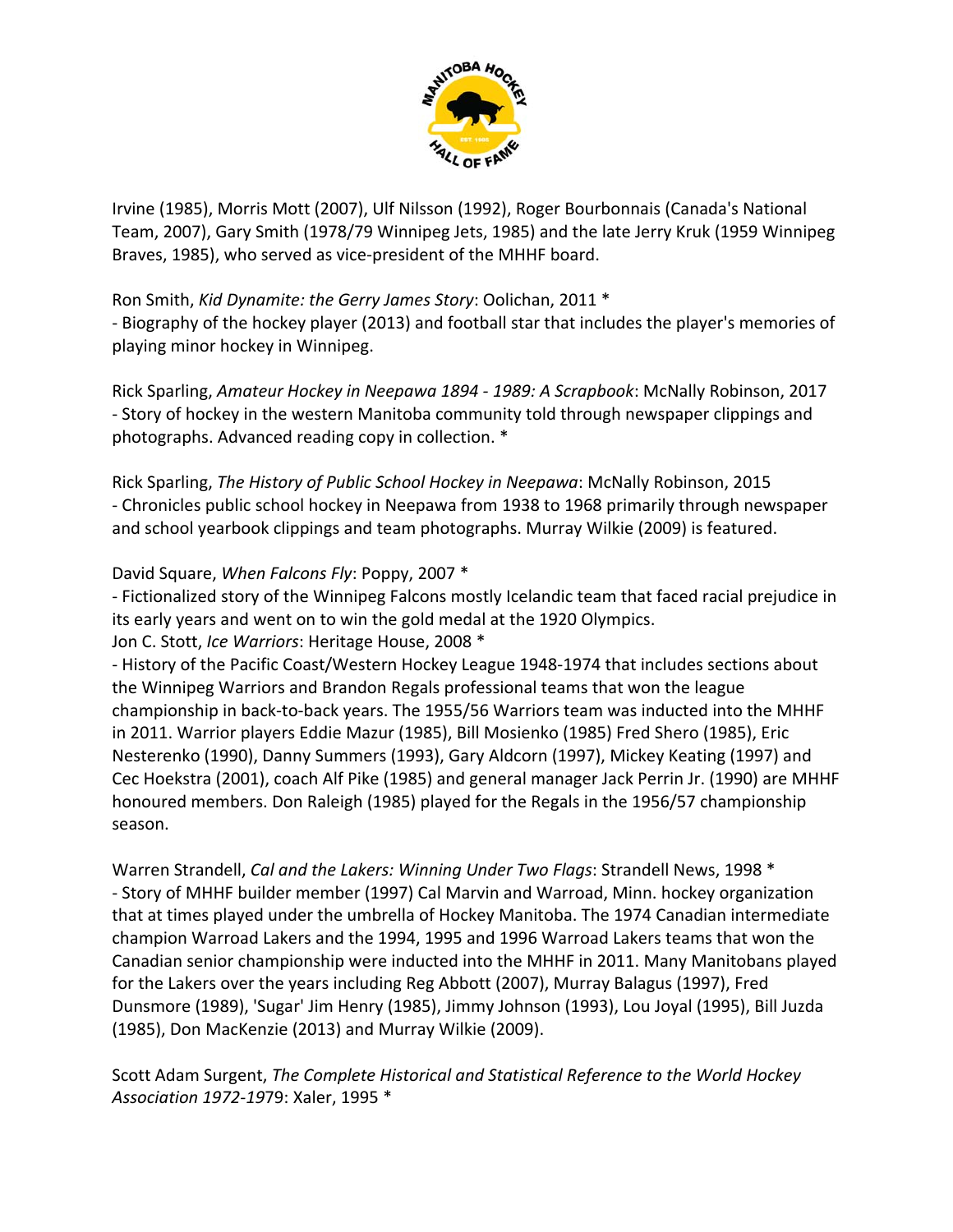

‐ Includes textual histories of the teams, game‐by‐game results, player statistics, and draft lists. A 10th edition with new and updated material and the second edition of the smaller *The World Hockey Association Fact Book* that contains information that is in the "complete" book were released by the author late in 2015.

Ed Sweeney, editor, *Celebrating a Century of Manitoba Hockey Excellence*: Manitoba Hockey Foundation and Manitoba Hockey Hall of Fame, 2000

‐ Published for a celebration that honoured Manitoba's player, coach, referee and first and second all-star teams of the 20th Century. Includes an article on "grand old Manitoba hockey rinks." Sweeney, who died in 2013, was inducted into the MHHF as its only historian in 2005.

George Tatomyr, *Beyond the Uke Line*: City Print, 1992 \*

‐ Stories about Ukrainians who played in the NHL including Larry Bolunchuk (2019), Turk Broda (1985), Bill Ezinicki (1986), Bill Juzda (1985), Pete (Landiak) Langelle (1985), Nick Mickoski (1985), Bill Mosienko (1985), Eric Nesterenko (1990), Terry Sawchuk (1985), Dave Semenko (2001), Wally Stanowski (1985), Bob Woytowich (1989), former Jets Dale Hawerchuk (2001), Bill Lesuk (2009), David Babych and Pat Elyniuk, and ex‐junior Jet and NHLer Dave Hrechkosy.

Scott Taylor, Kris Row, Ed Sweeney, *The Winnipeg Jets: a Celebration of Pro Hockey In Winnipeg*: Studio 2007 \*

‐ Story of the WHA Jets from 1972/73 ‐ 1978/79 and the NHL Jets from the 1979/80 season through to 1996 when the franchise moved to Phoenix. A second edition published in 2008 \* includes a chapter featuring Randy Carlyle. Taylor is a Winnipeg sports reporter and broadcaster.

Wayne Tefs, *On the Fly*: Turnstone 2012 \*

‐ A hockey fan's view from the 'Peg with a focus on the Winnipeg Jets first season back in the NHL. Also includes memories of playing in rural Manitoba and in provincial championships. Tefs was a Winnipeg‐based award‐winning author with a dozen published books. Tefs died in September 2014.

Randy Turner, *Back to the Bigs*: Winnipeg Free Press, 2011 \*

‐ Story of how Winnipeg won, lost and regained its place in the NHL written by the late *Winnipeg Free Press* reporter, who died in 2019. In May 2016, this book was the first‐ever winner of the Manitoba Hockey Hall of Fame's Ed Sweeney Memorial Award.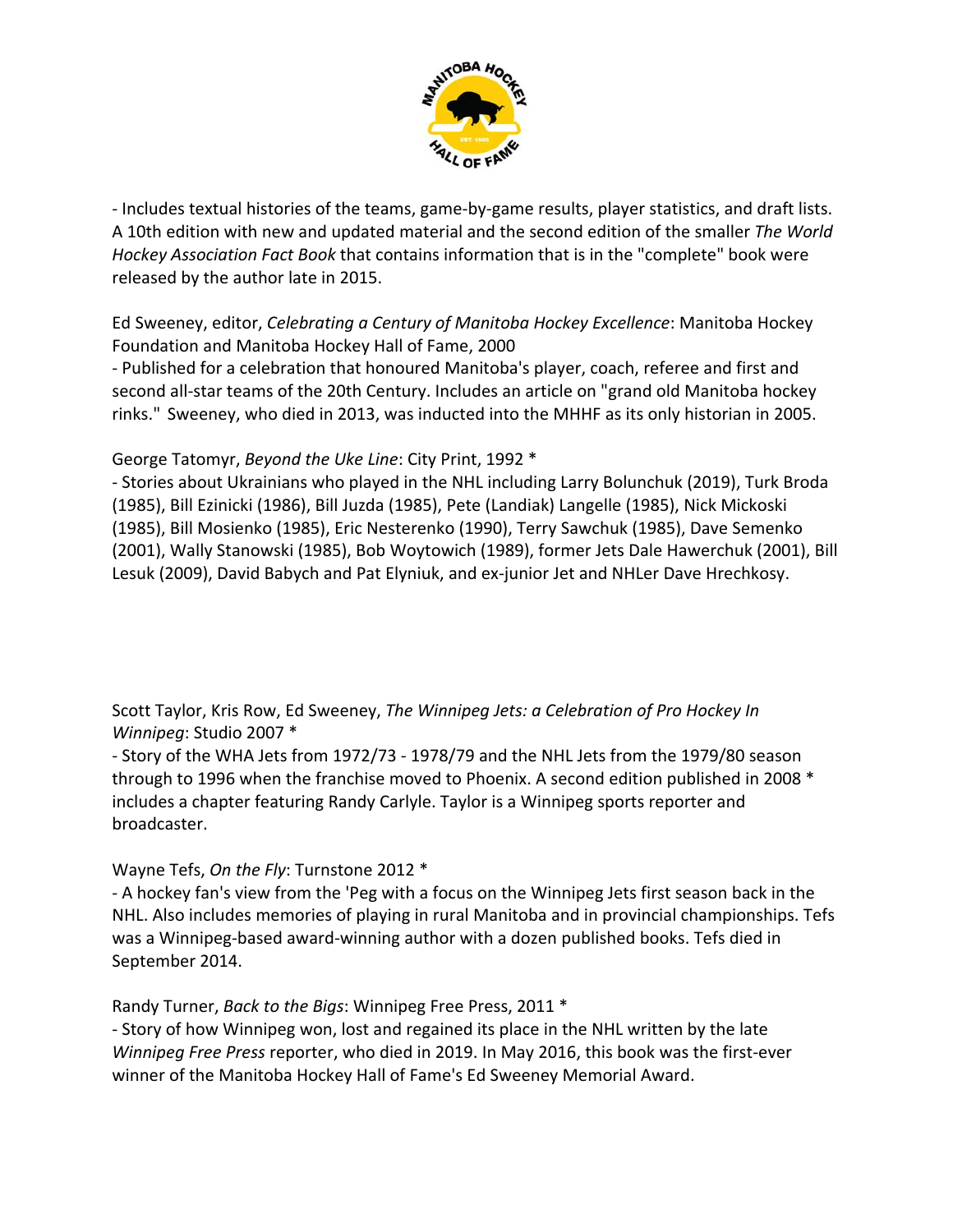

Randy Turner, *The First Season*: Winnipeg Free Press, 2012 \* ‐ A game‐by‐game report of the Winnipeg Jets first season (2011/2012) back in the NHL.

Walter L. Tyler, editor, *Winnipeg Jets Souvenir Yearbook 1972‐1976*: Winnipeg Jets Booster Club, 1976 \*

‐ Pictorial history with summaries and statistics of the team's first four seasons in the WHA.

Bud Ulrich, *Crushed Ice: In Pursuit of a Canadian Professional Hockey League*: Hayecho, 2007 \* ‐ The story about the attempt by Manitobans to form a Canadian pro league in the mid‐1990s. A Winnipeg native who played junior hockey in the city, Ulrich was inducted into the MHHF as an official in 2011.

Bud Ulrich, *Together at Tobans*: BudJoy 2020 \*

‐ The MHHF official inductee has collected stories of kids who grew up around the Tobans Community Club in Winnipeg's North End during the 1950s. Included are stories about Bill Mosienko and Fred Shero (1985), Earl Ormshaw (2005), Aggie Kukulowicz, Cam Brock, and Alvin Ritchie.

Bryant Urstadt, editor, *The Greatest Hockey Stories Ever Told*: Lyons Press, 2006 \* ‐ The collection includes an article by Guy Lawson about the Flin Flon Bombers that was first published in *Harper's Magazine* in 1998. The article was included in the 1999 edition of the premier sports anthology, *The Best American Sports Writing*.

J. P. (Joe) Vinet, *02:13 July 23, 1944 as I remember it*: Derksen, 2002 \*

‐ Memoir by the MHHF official member (2005) primarily about his experiences in World War II, but also about playing hockey before and after the War and officiating for about 20 years. Jon Waldman, *He Shoots, He Saves*: ECW Press, 2015 \*

‐ Story of hockey's collectible treasures. Includes brief sections on both versions of the NHL Winnipeg Jets. Don't expect to find information on specific Jets memorabilia. Waldman is a Winnipeg writer.

Jon Waldman, *100 Things Jets Fans Should Know & Do Before They Die*: Triumph, 2015 \* ‐ Information, trivia and activities related to the Winnipeg Jets collected by a Winnipeg author. Book is part of a series about NHL, NFL, NBA and MLB teams. Foreword by former Winnipeg Jet Dave Babych.

Curtis Walker, *Coming Up Short*: Self‐published Print‐on‐Demand 2014 ‐ A comprehensive history of the NHL Winnipeg Jets from 1979 to 1996 written from a fan's perspective for fans by the Winnipeg native who now lives in St. Catharines, Ont.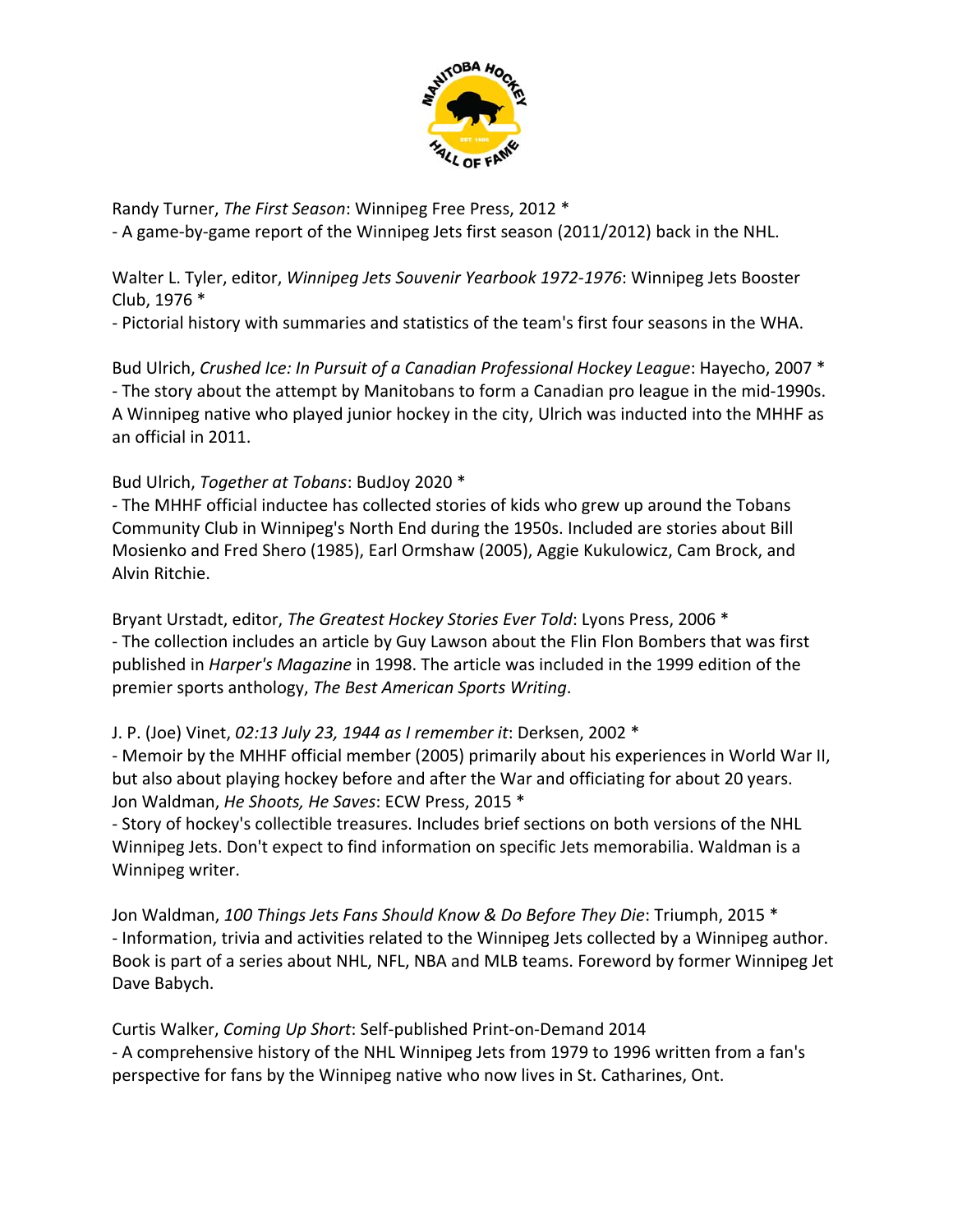

Curtis Walker, *The Winnipeg Jets: the WHA Years Day By Day*: PCMP Press, 2013 \*\*\* ‐ A book that lives up to its title as the story is told in exhaustive detail by the author, who lived in Winnipeg during the WHA days, and is the official statistician of the WHA Hall of Fame.

Charles Wilkins, *Breakaway*: McCelland & Stewart, 1995 \*

‐ Stories about the lives of eight hockey stars after they left the game. Included are Reggie Leach (195), Eric Nesterenko (1990) and former Winnipeg Jets general manager John Ferguson. The piece on former Edmonton Oiler Dr. Randy Gregg includes interviews with his wife Kathy (Vogt), a Winnipeg speed skater who competed in the 1980 Winter Olympic Games.

Ed Willes, *The Rebel League*: McClelland & Stewart, 2004 \*

‐ History of the World Hockey Association by a former *Winnipeg Sun* sports reporter. The 1976, 1978 and 1979 WHA champion Winnipeg Jets teams were inducted into the MHHF in 1985.

Murray Williamson, *The Great American Hockey Dilemma*: Ralph Turtinen, 1978 \* ‐ Thoughts on the state of USA hockey at that point of its history by the former Winnipegger and MHHF (2009) builder inductee who coached the US national team. Williamson played minor and junior hockey in Winnipeg.

Jim Wright, *Bobby Clarke, Pride of the Team*: G.P. Putnam's Sons, 1977 \* ‐ Biography of the MHHF member (1985) for juvenile readers.

Scott Young, *Scrubs on Skates*: Little, Brown, 1952 \* and *Boy on Defense*: Little. Brown, 1953 \* ‐ Juvenile novels about high school hockey in Winnipeg written by the MHHF (1992) media inductee. One character, Bill Spunska, is believed to have been based on Bill Juzda (1985) and his story is continued in *A Boy at Leafs Camp*: Little, Brown, 1963 \*.

Eric Zweig, *Long Shot*: James Lorimer, 2007 \*

‐ Story of the 1920 Winnipeg Falcons for juvenile readers. The team was inducted into the MHHF in 1985.

*Kenora Thistles: Our Hockey Heritage*: Bowes Publishing, 2006 \*

‐ Produced by the staff of the *Kenora Daily Miner and News* and the *Lake of the Woods Enterprise* with Mike Aiken credited as a writer/researcher. Includes Thistles lineups from 1894/95 to 1954/55. The Thistles won the Stanley Cup in 1907. Kenora and Rat Portage teams won the Manitoba senior championship and the Thistles the Manitoba junior championship. Bill Juzda, Vic Lindquist, Babe Pratt and Charlie Rayner (1985), Jack Milford (1986) and Steve Hawrysh (1992) played for the Thistles.

*Une grande tradition, 1948‐1998*: La Broquerie 50th Anniversary Committee, 1998 \*\*\*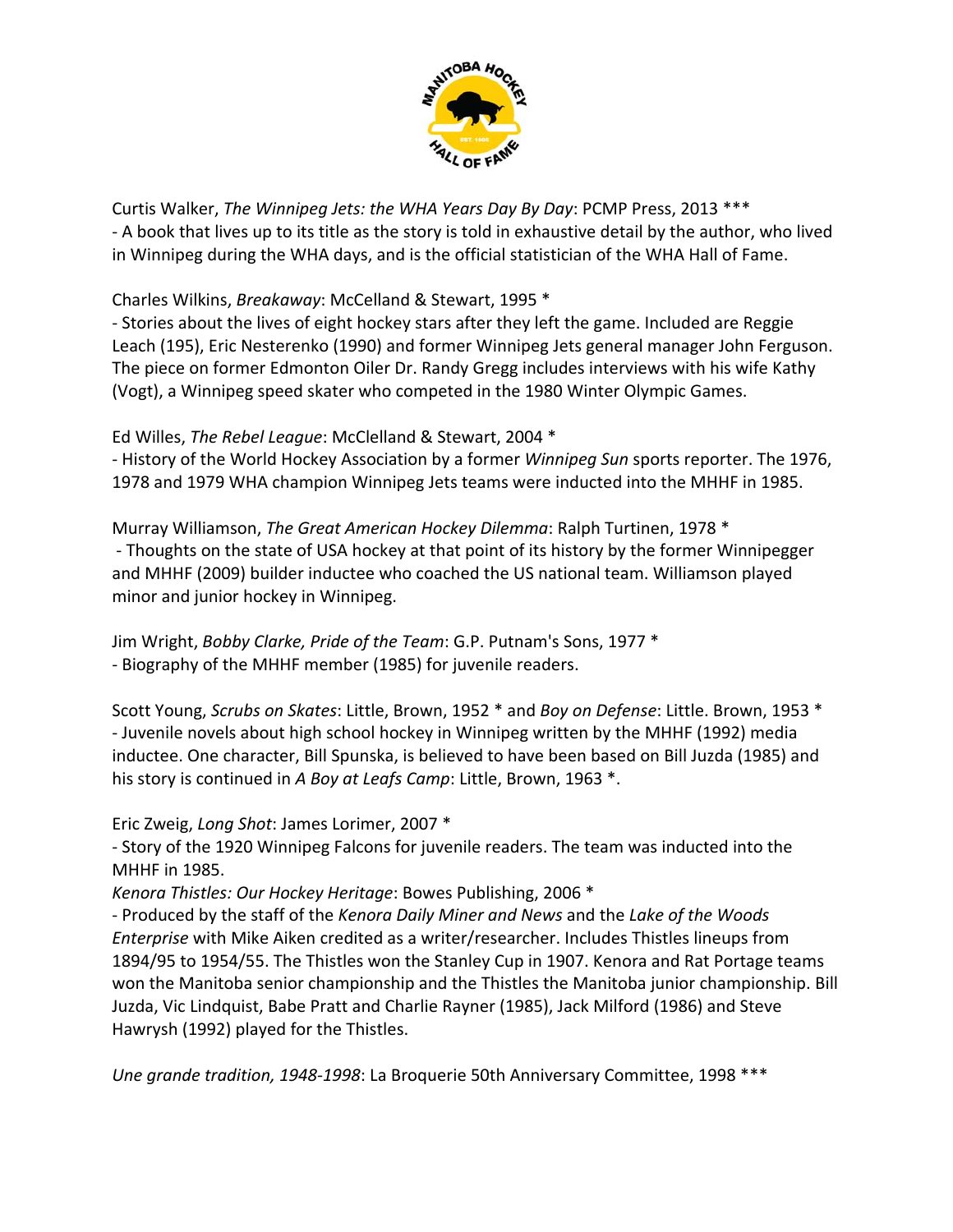

‐ History of the La Broquerie Habs senior hockey club that played in the Carillon, Hanover Tache, Provencher and Manitoba Eastern hockey leagues during the 50‐year period. Includes information on minor hockey, baseball and the Club Sportif de La Broquerie.

### **Films, Videos and Music**

Champion City, Farpoint Films, 2011

‐ Film about the 1896 Winnipeg Victorias' successful challenge for the Stanley Cup that includes a reenactment of the winning game. Brandon historian and MHHF (2007) builder inductee Morris Mott is interviewed.

This can be viewed at https://vimeo.com/46775570 Password: champ1896

Death by Popcorn: The Tragedy of the Winnipeg Jets, Winnipeg Filmmaking Collective, 2005

Flin Flon A Hockey Town, Gravitas Ventures, 2019 \*\*\*

‐ Documentary that explores the northern Manitoba mining community's connection to its junior hockey team and how the community and the team thrive off one another.

Fuelled by Passion: The Return of the Jets, Frantic Films, 2011

Goalie, Mongrel Media, 2019

‐ Biopic of goalie Terry Sawchuk based in part on books by Randal Maggs and David Dupuis listed above. Written by Maggs' daughters Adriana and Jane and directed by Adriana.

Hockey Rock Winnipeg Style, 1972‐1996 Winnipeg Jets Cherished Memories, HMV, 1996 \* ‐ CD featuring Manitoba artists singing new hockey‐related lyrics to classic rock tunes.

Iced: The Lost History of Hockey at the University of Winnipeg \*

‐ This work follows the game at the U of W from 1898 to the early 2000s. In 2018, Will Jones received an Ed Sweeney Memorial Award for this work. It can be viewed on YouTube.

Made in Winnipeg: The Terry Sawchuk Origin Story, Danny Schur, 2015 ‐ Interviews and historical re‐enactments tell the story of the MHHF (1985) inductee. Filmed at Winnipeg locations including the outdoor rink at Riverview Community Centre

The No Regretzkys, Five Door Films, 2009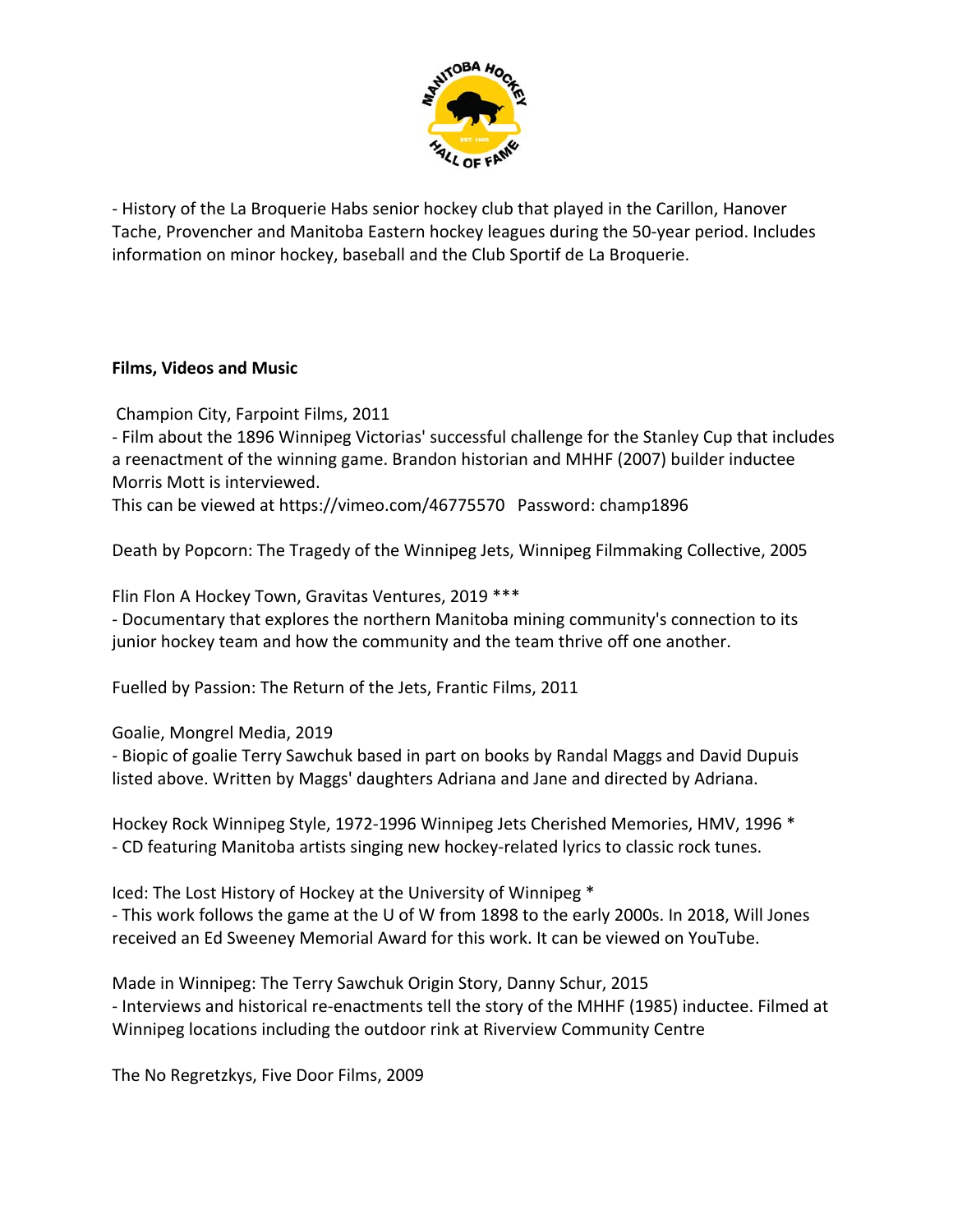

‐ Film about an unlikely group of non‐athletes from Winnipeg who take a leap into surprisingly to them competitive beer league hockey.

WHA Legends: Remembering the WHA, Purple Cactus Media Productions, 2010

WHA Legends: Winnipeg Jets vs Houston Aeros, Purple Cactus, 2012

Winnipeg Falcons Heritage Minute, Historica Canada, 2014

‐ 60‐second vignette about the 1920 Olympic champion Falcons that was produced as a part of a series devoted to enhancing the awareness of Canadian history.

### **Additional Information**

In July 1993, a *Report on the Preservation of NHL Hockey in Winnipeg* was published by an interim steering committee that had been established in July 1992 through an agreement between the City of Winnipeg and the Province of Manitoba. The directives of the committee were to manage funds provided by the private sector, review the annual budget of the Winnipeg Jets and report on the economic viability of an NHL franchise in Winnipeg including the question of a new facility. \*\*

Deceased MHHF media members Jim Coleman (1989), Trent Frayne (1990) and Scott Young (1992) wrote a number of non‐fiction books about hockey. During their careers, they covered sports in Manitoba.

Deceased MHHF (1985) builder member Vince Leah, a sportswriter with the *Winnipeg Tribune* and later a columnist with the *Winnipeg Free Press*, wrote several books about Manitoba that included stories about hockey.

Deceased MHHF (1999) media member Ken McKenzie was the publisher of *The Hockey News* for many years as well as *Hockey Digest* magazine.

Coaching and instructional books have been written by Andy Bathgate (1985), Mervyn (Red) Dutton (1985) and Fred Shero (1985) as well as by Michael Smith, Trevor Fahey and Tom Watt, who coached, managed and/or operated hockey schools in Manitoba. \*

Since 2013, former MMHF board member and research committee chair Kent Morgan has written a column titled Memories of Sport for the Canstar community newspapers in Winnipeg. The hockey subject matter has included the Winnipeg Rowing Club's Stanley Cup challenge in 1903, the 1957 Memorial Cup champion Flin Flon Bombers and the 1959 champion Winnipeg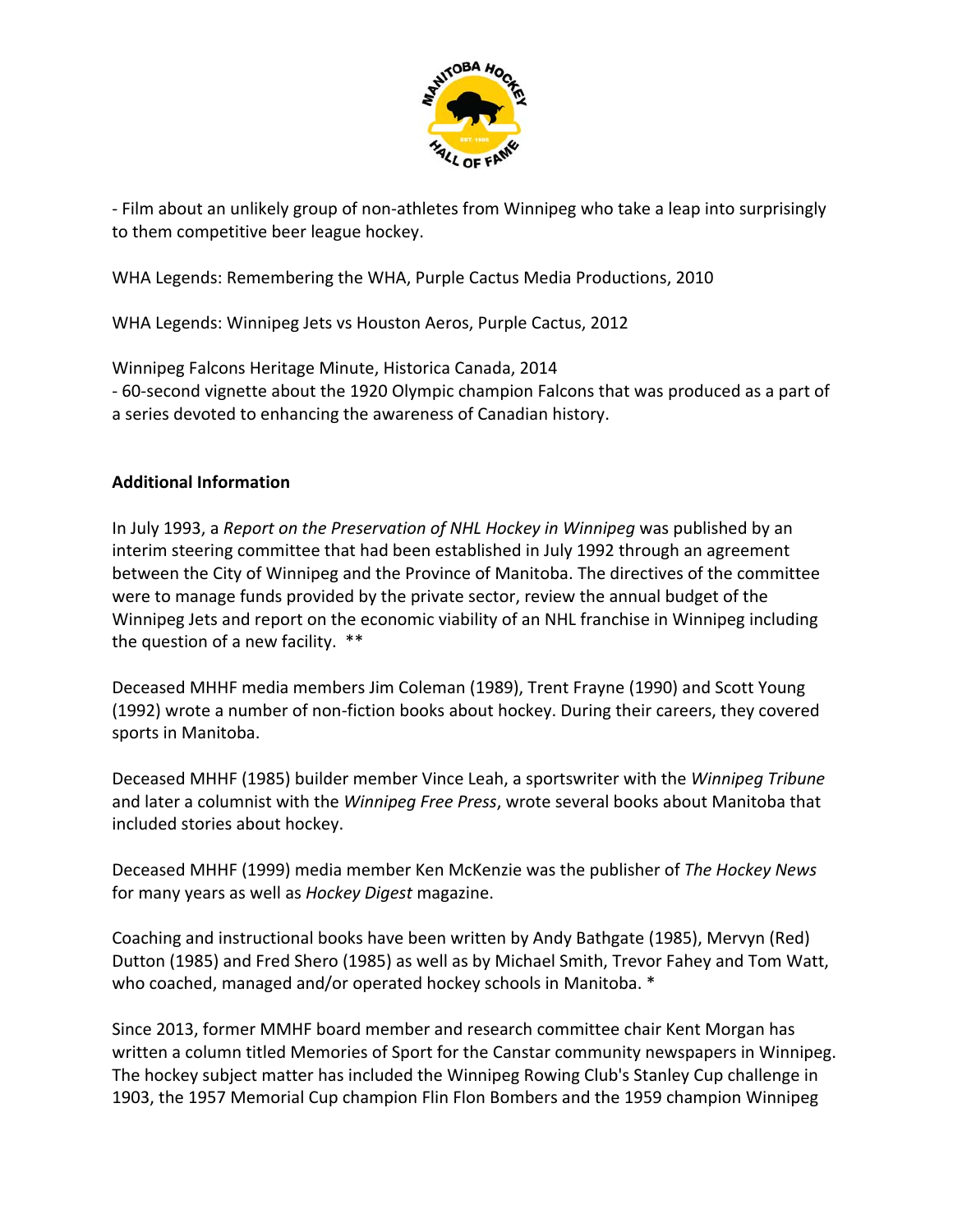

Braves, the 1964 Allan Cup champion Winnipeg Maroons, Manitoba's Ukrainian players and Winnipeg minor hockey.

### Morris Mott, *Manitoba History*: No. 27, 1994, No. 43 2002

‐ The MHHF (2007) builder member and current board member wrote articles about the 1955/56 ‐1960/61 Winnipeg Warriors Western Hockey League team and about the first quarter century of hockey in Manitoba, 1886 ‐ 1911. He also wrote an article on the early Winnipeg Victorias for *Prairie Forum: vol. 10*, 1985.

*The Icelandic Canadian* magazine Fall 1996 issue\* had an article titled The Romance of the Falcons about the Winnipeg Falcons and Vol. 57 #3 (2002) issue\* is devoted to the Falcons. Some of the material was first published in the publication, *Canadian Sports and Outdoor Life*, in 1932 and 1933. A 3,000‐word article on the Falcons written by Kent Morgan was published in Toronto in the 2020‐2021 Hockey Hall of Fame induction program. \*

Ingeborg Boyens, Managing Editor, *The Encyclopedia of Manitoba*: Great Plains, 2007 \* ‐ Includes an entry on ice hockey written by MHHF members Ed Sweeney (2005) and Morris Mott (2007). Entries cover more than 40 individuals with a connection to hockey plus six teams. The entries often include accomplishments and contributions beyond the hockey world.

Bruce Cherney, *Winnipeg Real Estate News*: Nov. 29, 2013 to Jan. 10, 2014 ‐ Five‐part Heritage Highlights series written by the paper's editor about the Manitoba Professional Hockey League that operated in the first decade of the 20th Century.

Bill Gaston, who played hockey at Winakwa Community Centre in Winnipeg, wrote *Midnight Hockey*: Doubleday Canada, 2006 \* about beer league/oldtimers hockey as well as some fiction that included hockey.

The late Birk Sproxton, who was born and played in Flin Flon, wrote about his hockey memories in *The Hockey Fan Came Riding*: Red Deer College, 1990 \* and other fiction and non‐fiction books about northern Manitoba.

*The Hockey Research Journal* is published on an irregular basis by the Society for International Hockey Research (SIHR) and includes work compiled and produced by members of the SIHR such as the late Ed Sweeney (2005) and Morris Mott (2007). former SIHR treasurer and Journal editor Iain Fyffe, who has researched Manitoba leagues and teams from the early 1890s through to the mid‐1920s, wrote two articles about Manitoba hockey that were published in Volume XVII 2013/14. SIHR also publishes a regular newsletter for its members. Membership in SIHR is open to anyone interested in hockey history and research. \*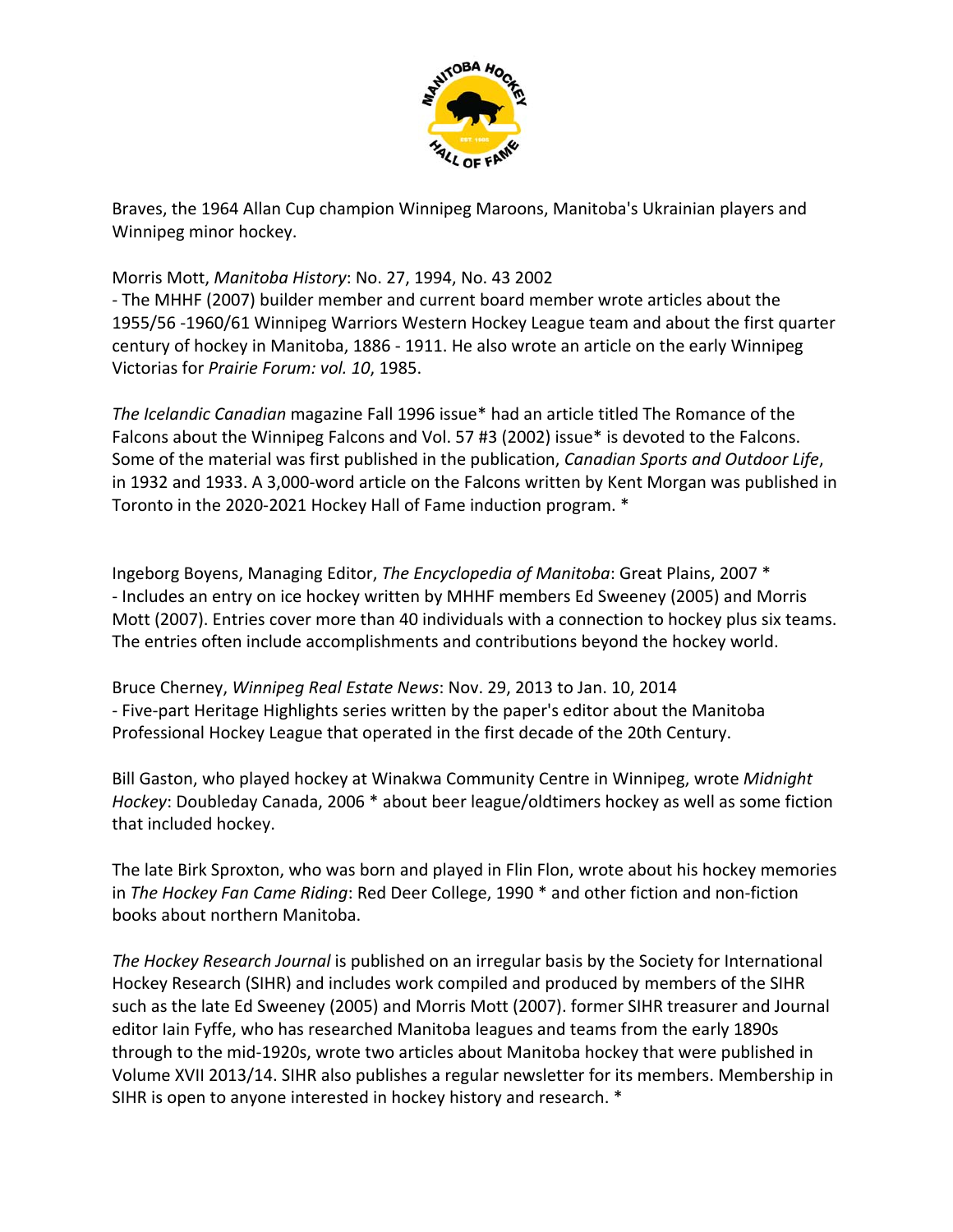

In his introduction to *Canadian Hockey Literature* (U of Toronto Press, 2010 \*), Jason Blake writes that his study focuses on hockey literature in English and examines regularly discussed hockey themes as they appear in fiction. The book is not an "easy read" but anyone with an interest in hockey literature will be directed to some excellent fiction by writers such as Bill Gaston and Birk Sproxton, both of whom were born in Manitoba. In his notes, Blake mentions Cara Hedley's book, *Twenty Miles*, that was published by Coach House after his study went to press. He credits the former Winnipegger and U of M Bison player with being the first woman to write a hockey novel about women.

The 2005 ‐ 2014 MHHF newsletters edited by Ted Holland and Kent Morgan usually included a column titled Skating Down Memory Lane written by MHHF historian Ed Sweeney and in later issues by Holland, a Winnipeg sports columnist., who died in 2021. A second column called The Final Face‐Off researched and written annually by Morgan provided brief biographies of persons with a connection to hockey in Manitoba who had died. The newsletters can be accessed on the MHHF website www.mbhockeyhalloffame.ca along with The Final Face-Off columns through 2021.

Copies of *The Hockey Spectator Canada* that was published in Winnipeg during the first two seasons of the WHA are available to researchers at the Manitoba government provincial library. Bud Sherman was the publisher and Fred Collins and Ted Holland were associate editors.

The Manitoba Hockey Hall of Fame collection that is archived at the Sport For Life Centre, 145 Pacific Ave. in Winnipeg includes programs, yearbooks, media guides, scrapbooks, newspaper clippings and photographs. The majority of this material has not been catalogued and is in file boxes. The material covers leagues such as the MJHL, MMJHL, Western Hockey League, Western (Canada Junior) Hockey League, CASH League, IHL and AHL that have or had teams in Manitoba as well as team-specific publications. Also on file are induction dinner programs. \*\*\*\*

Students at the University of Manitoba have used hockey as the subject for thesis work and Red River College Creative Communications students have focused on Manitoba hockey for their independent professional projects. The Red River projects have been both print and video. Two MHHF board members served as advisors for a booklet project about Manitobans who played for the Chicago Blackhawks.

Information on hockey in rural Manitoba can be found in many histories published about Manitoba communities. The Portage la Prairie Regional Library and the Manitoba Government Provincial Library have the most complete collections. A digital collection can also be assessed through the University of Manitoba library. As many of the books were published in the 1980s and earlier as Centennial projects, the hockey information is not always up‐to‐date.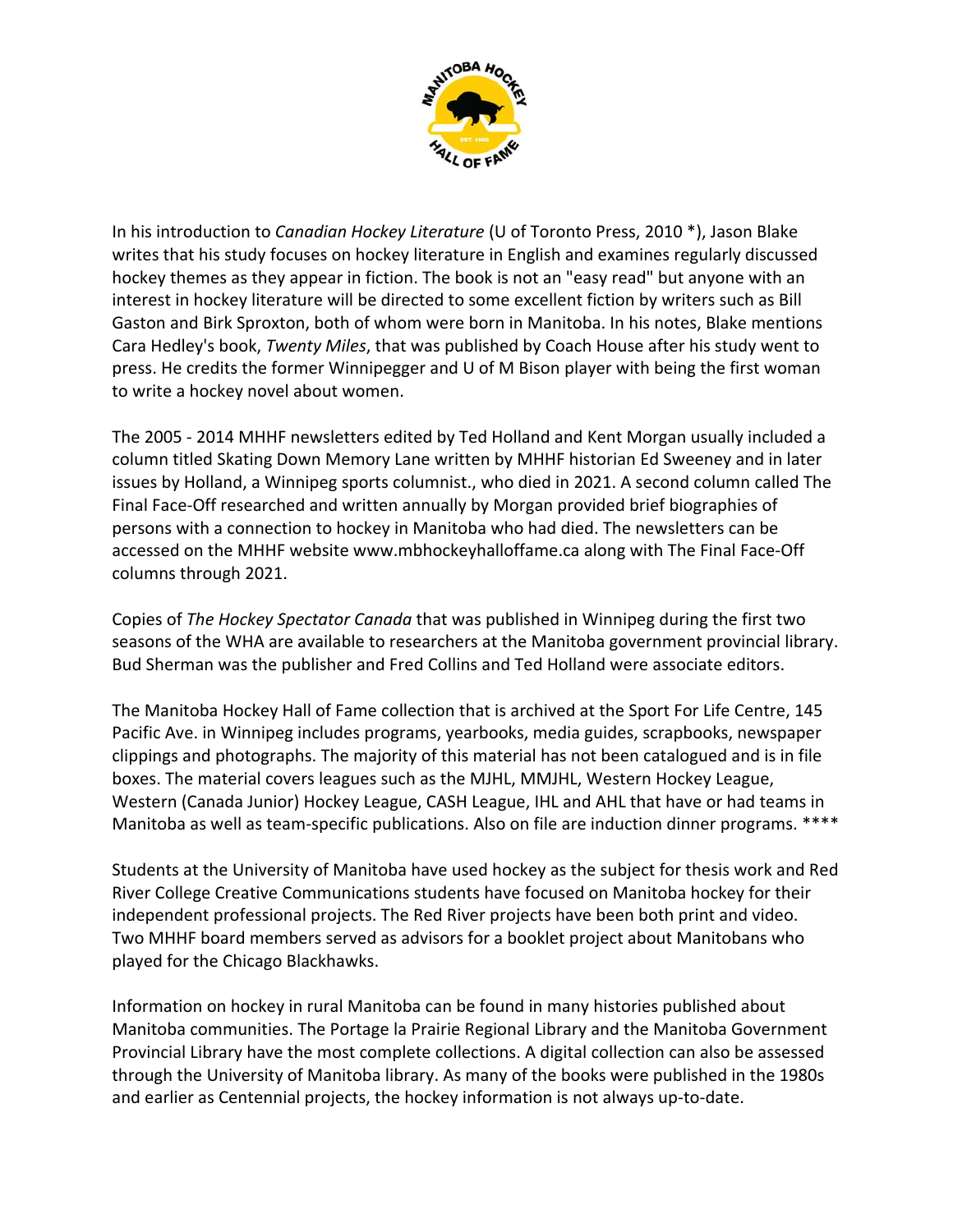

Information on high school, college and university hockey can be found in yearbooks and anniversary publications. One example is *The Year of Jubilee 1945 ‐ 1995\**, a book the celebrates 50 years of the Mennonite Brethren Collegiate Institute (MBCI). A section titled From the Bench includes hockey team photos and a full page devoted to Karl Friesen (2011), who graduated from MBCI in 1976 and played goal for the school in exhibition games.

As part of the 2010 Canadian junior hockey Memorial Cup championship celebrations in Brandon, two major research projects were undertaken. One covered the history of hockey in many Westman communities. A second exhibit developed by the Daly Museum in Brandon focused on the city's hockey heritage over a 100‐year period.

Hockey Manitoba celebrated its 100th anniversary during the 2014/15 season. Information on 100 years of hockey in the province can be found on the Hockey Manitoba website. A program published on May 9, 2015 \* for a gala dinner in Winnipeg includes a list of presidents and life members and information on awards and volunteers.

Information on the history of leagues and teams may be found in their websites, but it varies greatly in quantity, quality and accuracy. A good example is the team history section on the website of the intermediate Carman Beavers that includes information on most seasons since the team was formed in 1963/64.

Please contact Manitoba Hockey Hall of Fame research committee member Kent Morgan at email tkmorgan@mts.net or telephone 1‐204‐489‐6641 in regard to any additions or corrections or if you require additional information.

\* Material marked with an asterisk\* is part of Kent Morgan's personal collection. Contact him directly for information.

\*\* Material marked with two asterisks is available for onsite review in the Manitoba Legislative Library, telephone: 1‐204‐945‐4330.

\*\*\* Material marked with three asterisks is available for onsite review at the Winnipeg Millennium Library local history room or through library circulation.

\*\*\*\* Material marked with four asterisks is part of the Manitoba Hockey Hall of Fame research collection. The Hall of Fame does not loan any material listed that is in its permanent collection, but arrangements can be made to allow researchers and writers to access it. Contact Andrea Reichert at 1‐204‐925‐5935.

# **Updated January 2022**